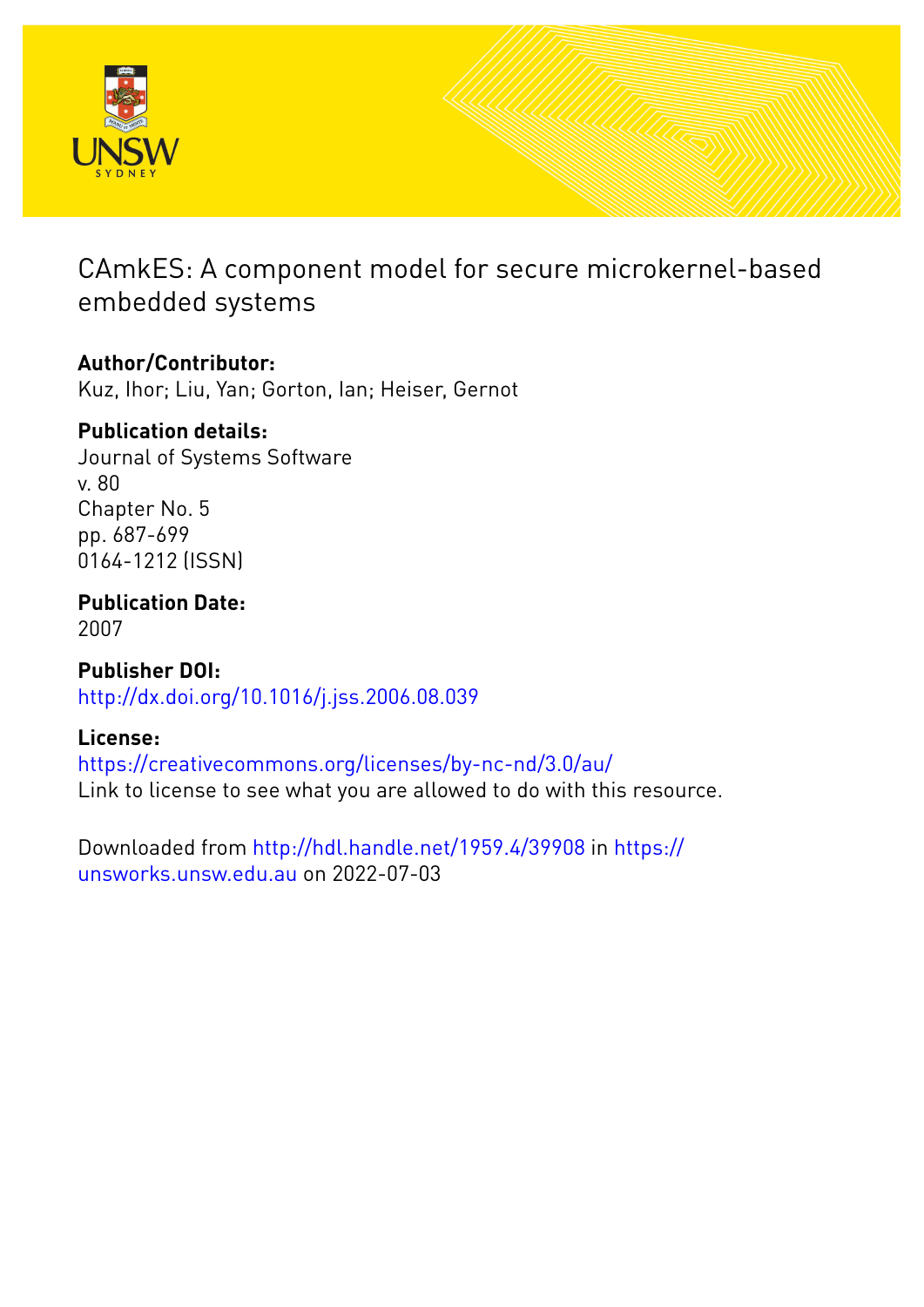# **CAmkES: A Component Model for Secure Microkernel-based Emebedded Systems**

Ihor Kuz, Yan Liu, Ian Gorton, Gernot Heiser

*National ICT Australia* <sup>1</sup> *University of New South Wales, Sydney, Australia*

#### **Abstract**

Component-based software engineering promises to provide structure and reusability to embedded-systems software. At the same time, microkernel-based operating systems are being used to increase the reliability and trustworthiness of embedded systems. Since the microkernel approach to designing systems is partially based on the componentisation of system services, component-based software engineering is a particularly attractive approach to developing microkernel-based systems. While a number of widely used component architectures already exist, they are generally targeted at enterprise computing rather than embedded systems. Due to the unique characteristics of embedded systems, a component architecture for embedded systems must have low overhead, be able to address relevant non-functional issues, and be flexible to accommodate application specific requirements. In this paper we introduce a component architecture aimed at the development of microkernel-based embedded systems. The key characteristics of the architecture are that it is has a minimal, low-overhead, core but is highly modular and therefore flexible and extensible. We have implemented a prototype of this architecture and confirm that it has very low overhead and is suitable for implementing both system-level and application level services.

*Key words:* component architecture, microkernel, embedded system,

Preprint submitted to Elsevier Science 23 May 2006

*Email addresses:* ihor.kuz@nicta.com.au (Ihor Kuz),

jenny.liu@nicta.com.au (Yan Liu), ian.gorton@nicta.com.au (Ian Gorton), gernot.heiser@nicta.com.au (Gernot Heiser).

<sup>1</sup> National ICT Australia is funded by the Australian Government's Department of Communications, Information Technology, and the Arts and the Australian Research Council through Backing Australia's Ability and the ICT Research Centre of Excellence programs.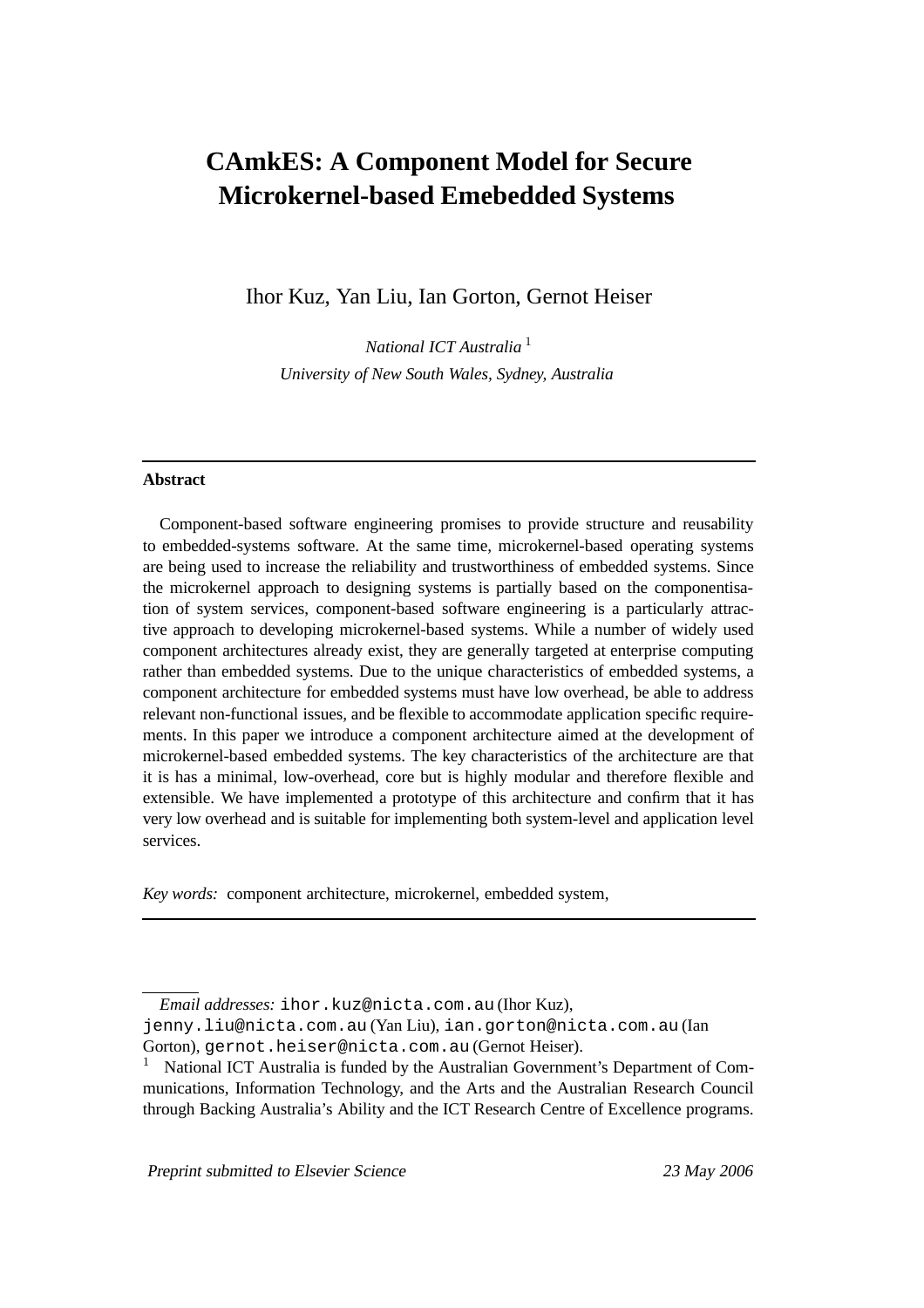### **1 Introduction**

Traditional methods for developing embedded systems are resulting in increasingly unreliable embedded software. As embedded hardware capabilities increase, the ability to add more functionality to embedded systems also increases, leading to a growing complexity of embedded system software. However, while the complexity of the software increases, the methods and technologies used to develop have not changed significantly. While arguably sufficient for small systems, these methods and technologies are insufficient for building the larger and more complex systems being developed today.

Overcoming this problem requires the application of more advanced software engineering techniques to help ensure improved quality and more efficient development of embedded software. Component-based software engineering (CBSE) is a technique that is particularly well suited to this problem. CBSE provides a way to compose systems from independent, well-defined building blocks. Organising software in this way helps to provide structure and improves the reusability of code. It also improves flexibility by allowing components to be added and removed from a system (possibly at run-time), as well as allowing components developed in different languages to interact with each other. This means that developing and maintaining software becomes overseeable and more efficient. Furthermore, CBSE also enables independent development of components which means that specialised expertise can be (independently) concentrated on different parts of the system as required.

While CBSE has seen a wide adoption in the domain of enterprise computing, there are major differences between software for enterprise systems and software for embedded systems that prevent us from simply taking enterprise CBSE technologies and applying them in the embedded systems domain. The differences between embedded and enterprise systems fall into two categories: resource restrictions and non-functional requirements. Unlike enterprise systems, embedded systems have considerable resource restrictions. Deployment, cost and size concerns lead to significant restrictions in processing power, memory size and energy resources. Developers of software for embedded systems must ensure that their software can perform sufficiently on slower processors, can fit into reduced memory, and can run efficiently in order to conserve energy.

Embedded systems also have non-functional requirements such as timeliness, safety and dependability, that are less relevant to enterprise systems. Embedded systems are often real-time systems, which means that they have a temporal aspect to their behaviour. Software developed for such systems must be predictable so that its temporal properties can be analysed and reasoned about. The software must also be written in such a way that strict temporal deadlines can be dependably met. Besides being real-time systems, many embedded systems are also deployed in safety (or mission) critical applications. The software developed for such systems must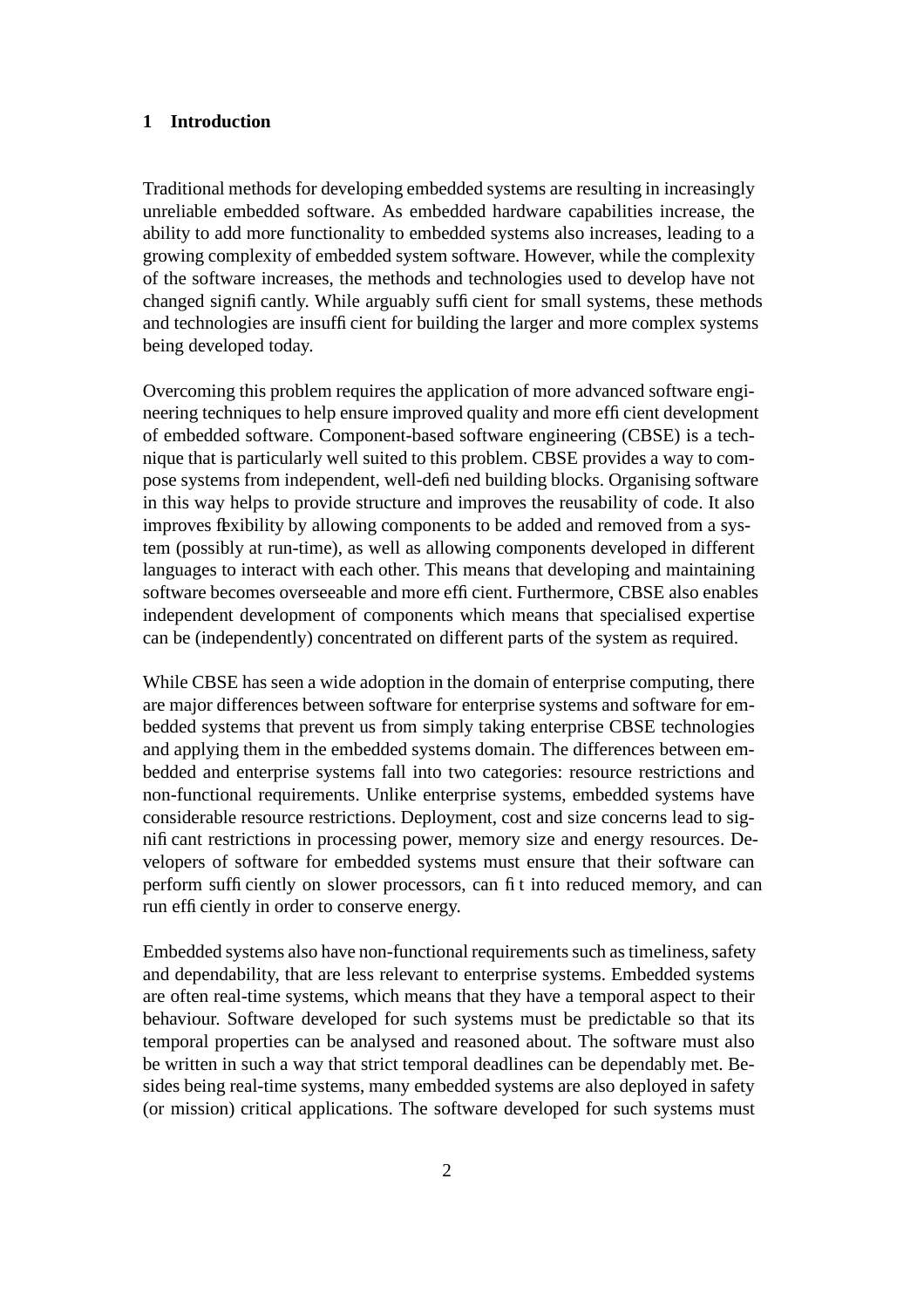not fail. Software failure in such applications could lead to mission failure, damage to material and even loss of lives. Finally, many embedded systems are deployed in environments where they cannot easily be maintained or replaced. This means that the software must be reliable and counted on not to fail. Alternatively, if the software does fail, the system must provide mechanisms to notice the failure and rectify itself so that it can continue functioning.

In this paper we propose a component model and associated architecture targeted specifically at the development of embedded systems.<sup>2</sup>

The main contribution of this paper is a component model and architecture designed to run on a small microkernel-based operating system. It is meant to be used to develop components that provide OS services (such as drivers, file systems, network stacks, etc.) as well as application components that make use of the underlying OS services. The key feature of the model is that it is highly flexible and extensible, and has an extremely low overhead.

In the next section we discuss the role of operating systems in embedded systems and review existing component models, both those meant for enterprise computing and those meant for embedded systems. Afterward, in Section 3 we present the design of our architecture. In Section 4 we discuss how non-functional properties and requirements are dealt with in our architecture. We have built a prototype of the system which is discussed in Section 5. Using this prototype we have performed experiments to measure the overhead imposed by our component architecture, we provide an overview of these experiments and discuss their results in Section 6. Finally, we conclude with observations about the overhead costs of our component architecture and discuss future work.

## **2 Background**

Due to their unique resource and non-functional constraints, embedded systems have different operating system (OS) requirements than traditional and enterprise computing systems. Likewise they impose different constraints on the software engineering approaches used to build them. In this section we discuss the use of operating systems in embedded systems and look at existing component models that have been designed for the development of embedded systems.

 $2$  Note that while we are initially targeting non-distributed systems, we have taken care that the model remains applicable to distributed embedded systems as well.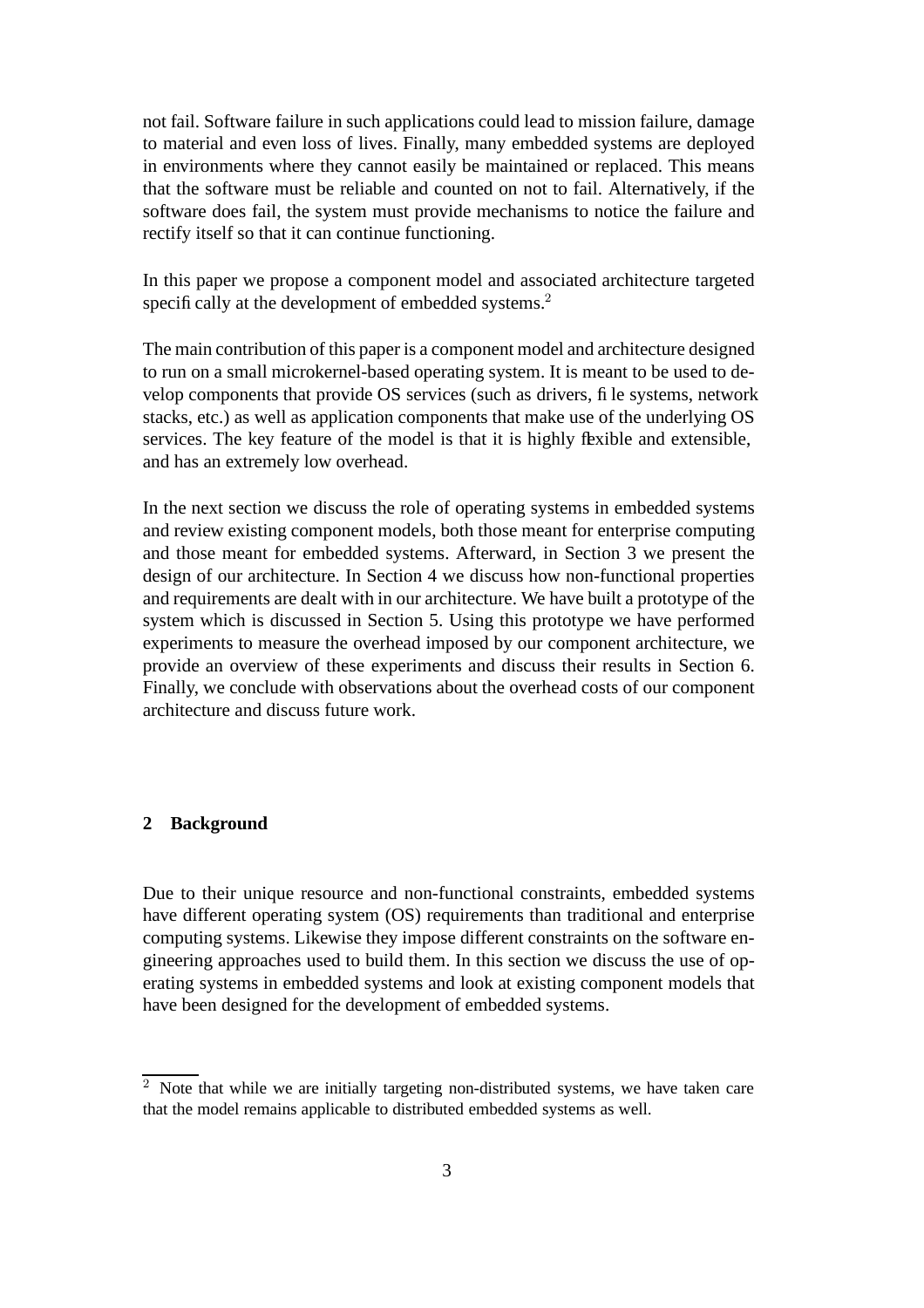#### *2.1 Embedded Operating Systems*

Often the resource restrictions and the highly specific nature of an embedded system lead developers to choose not to use an operating system at all. Instead, all resource management functionality is implemented directly in the application software. More likely, however, an embedded system will be based on a real-time operating system (RTOS). An RTOS provides OS functionality tailored toward the needs of real-time applications. Currently, as the capabilities of embedded hardware increase, we find that many general-purpose operating systems (such as Windows and Unix) are being deployed in embedded systems. Usually these operating systems are modified to decrease their size, and have some real-time functionality (such as real-time schedulers) added to them.

While there has been much focus on the real-time aspects of embedded operating systems, few existing embedded operating systems sufficiently address issues of protection, reliability and trustworthiness. With safety critical embedded systems becoming more complex and security threats becoming more prevalent in the embedded systems domain, security, reliability and trustworthiness requirements are becoming more acute. Microkernel-based operating systems are stepping in to fill this void (as evidenced by the microkernel-based embedded OSes from vendors such as Green Hills, QNX, Sysgo, etc.).

In a microkernel-based system, a minimal set of operating system functionality (most importantly memory protection and inter-process communication) is implemented in the kernel, while all other functionality is implemented as services that run outside the kernel. Since the microkernel is the only code that runs in a processor's privileged mode, there is only a small amount of code that can directly interfere with the proper function of the whole system (either by causing irregular system behaviour, or by violating system security). All other code runs in a processor's unprivileged user-mode and is protected by the microkernel from direct interference by unrelated code. All of this has a number of important implications for embedded systems. The minimality of a microkernel means that it does not use excessive resources. Furthermore, it also means that it is easier to analyse the code to verify that it is bug-free. The fact that most functionality runs in user-mode and is protected from other user-mode code means that microkernel-based systems can provide good partitioning between different applications and even between different OS services. This means that buggy or malicious code is not as likely to take the whole system down as it would be if there was no protection. Furthermore it means that misbehaving code can be spotted, stopped and replaced without bringing the system down.

Since microkernel-based systems promote the separation of functionality into separate services, there is a strong synergy between the approach of microkernel-based system design and CBSE. On the one hand, the CBSE approach of modeling a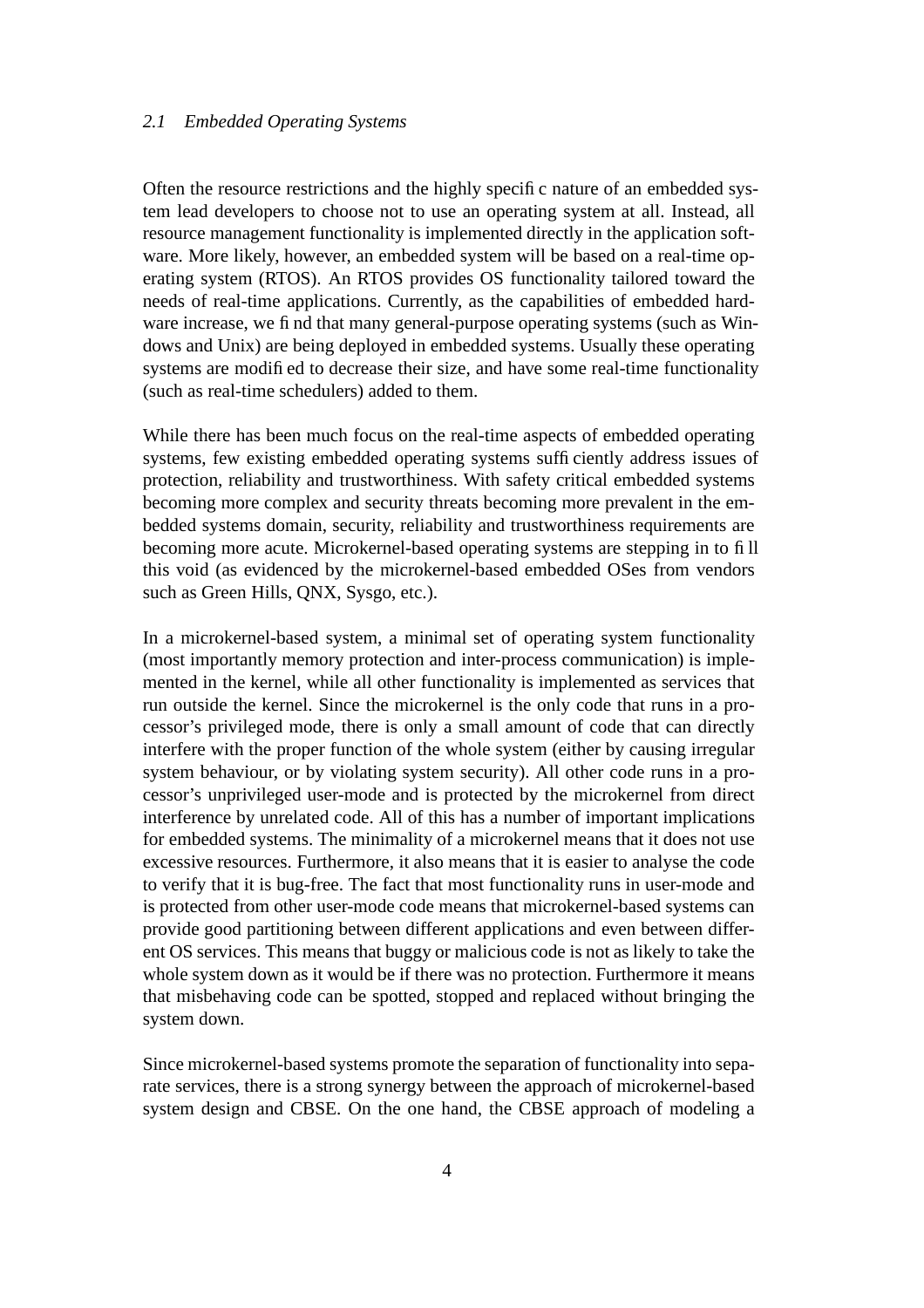system as interacting components fits the model of an operating system as a set of interacting services. On the other hand, a microkernel provides exactly those features (protection and communication) needed to build secure and reliable systems consisting of interacting components.

#### *2.2 CBSE for Embedded Systems*

Many of the component models based on enterprise component technologies such as .Net, J2EE and CORBA Component Model (CCM), fail to address the critical issues of using components in embedded systems, including resource constraints, real-time performance, fault tolerance, energy use, etc. Recent research and engineering efforts have focused on establishing component-based software engineering disciplines targeted specifically at embedded systems. We roughly divide this related work into three categories. (1) Component models that target specific application domains such as field devices, consumer electronics, vehicular systems, etc. Examples of such models include PECOS (Genßler et al., 2002), Koala (van Ommering et al., 2000) and Save (Hansson et al., 2004). A detailed survey of other domain-specific component models is available (Möller et al., 2004); (2) Component-based operating systems such as TinyOS (Hill et al., 2000), Pebble (Gabber et al., 1999) and Think (Fassino et al., 2002); (3) Middleware-based component models tailored for embedded and real-time systems and focusing on non-functional attributes. Examples of these include CIAO (Wang et al., 2001), COMQUAD (Göbel et al., 2004) and PECT (Wallnau, 2003).

PECOS was originally designed in the domain of field devices. It has a dataflow-oriented model where components communicate by sending or receiving data. Components can be either active or passive, with active components having their own thread of control. PECOS does not focus on non-functional properties other than timeliness and performance optimisiations.

Koala is designed by Philips and is focused on software product-line development of consumer electronic devices. Koala focuses mainly on restricted resource constraints and provides a lightweight component model. Koala components communicate through remote procedure call style interfaces. Only static binding of components is supported and all invocations are hard-coded into components so that the runtime overhead is minimised. Koala does not take into account non-functional properties such as timing, safety and security.

The SAVE (SAfety critical components for VEhicular systems) project has developed a component model, SaveCCM, targeted at vehicular systems (Hansson et al., 2004). SaveCCM is part of a component-based development framework called SAVEComp (Tivoli et al., 2005). SaveCCM supports static configuration of components and component bindings. It focuses on quality attributes such as timeliness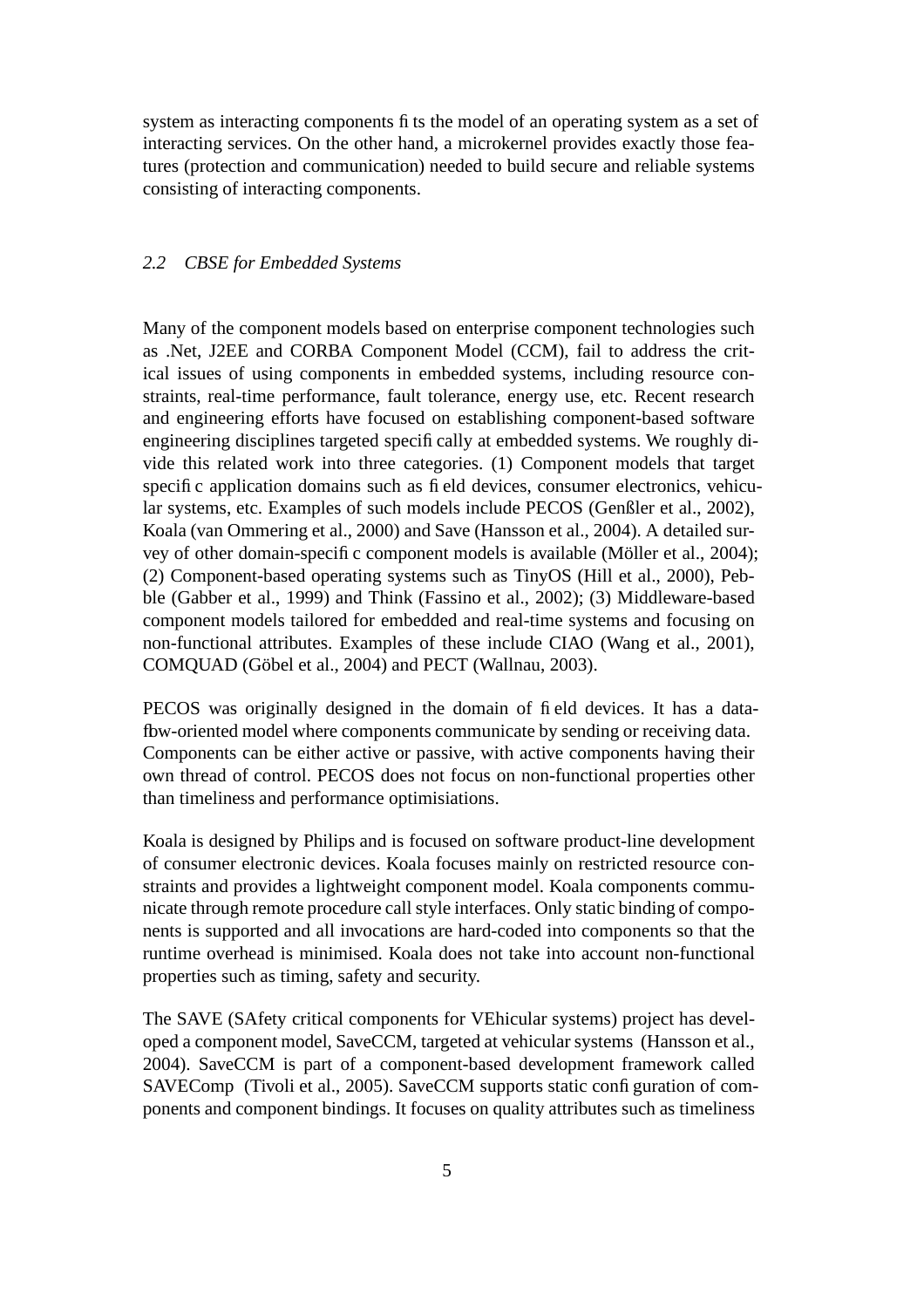and predictability of component behaviors. Analysis tools are actually provided by the SAVEComp environment. An example is using SaveCCM components to composite control loops.

TinyOS is an open-source operating system designed for wireless embedded sensor networks. It features an event driven component model, which is complementary to typical hardware models. This makes it possible to implement components in hardware, or to implement hardware devices as software components. TinyOS supports only static component bindings. There are no facilities for dynamic component creation or destruction, dynamic binding, or dynamic allocation. TinyOS provides very primitive services and does not provide any protection.

CIAO (Component-Integrated ACE ORB) is a CCM implementation built on top of TAO (The Ace ORB). It is optimised for distributed real-time embedded systems (DRE) by modeling DRE-critical systemic aspects, such as QoS requirements and real time policies, as installable and configurable units. Following the CCM specification, components interact using interfaces and events. CCM components run in a container, which provides them with an execution environment. The overhead of common container-management operations must be minimised by a CCM implementation to meet the resource constraints of an embedded system. Evaluation of CIAO performance based on a benchmark measurement indicates that by optimising the component communication, CIAO's CORBA 3.x CCM capabilities do not add significant overhead above and beyond its underlying TAO CORBA 2.x implementation (Krishna et al., 2005). However the ORB (Object Request Broker) based communication in TAO can still impose overhead that is not affordable for strict resource-bound embedded systems.

Research effort has also been devoted to component models and architectures designed to fulfill non-functional requirements. COMQUAD (COMponents with QUantitative Properties and ADaptivity) has devised a component container architecture that splits the architecture into a real-time capable (RT) part and a non-real-time capable part (NRT). The requirement of a specific non-functional quality attribute is specified in a contract. The COMQUAD container uses JBoss, a J2EE component container, to coordinate the interaction between the NRT and RT parts and guarantee the quality attributes as specified in the contract. JNI (Java Native Interface) is used to invoke the native code of RT parts from the COMQUAD Java-based container. The use of Java makes this architecture less suited to resource-constrained embedded systems

PECT (Prediction-enabled Component Technology) provides a general framework for reasoning about quality attributes of component-based systems. The focus is on how to apply an analytical theory to predict a specific quality attribute for a component-based system given the component specification and the properties attached to each component. PECT works at the conceptual level and has to be separately instantiated for individual cases.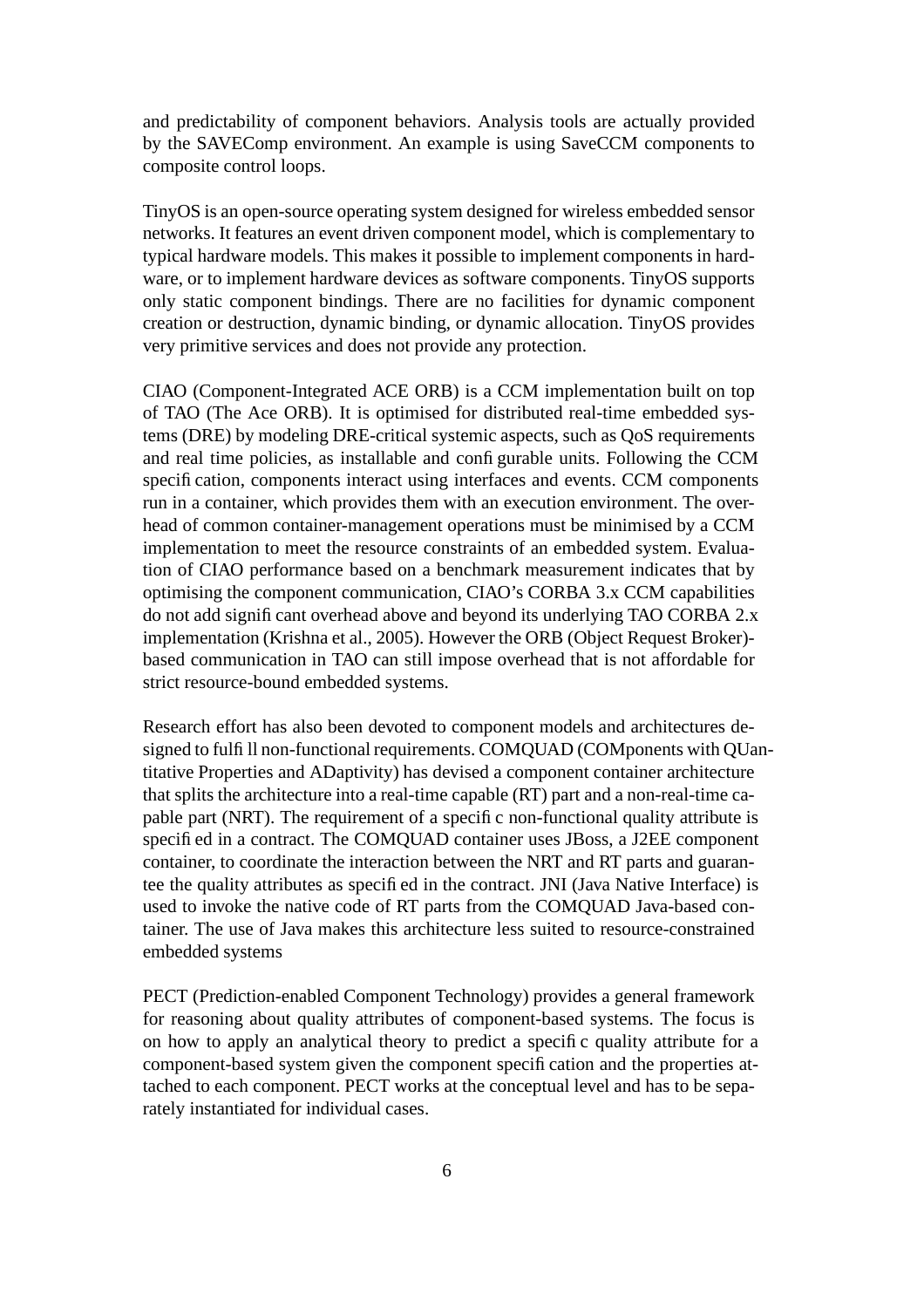Schmidt (Schmidt, 2003) has proposed a dynamic model that defines configuration and behavioral contracts and associates these to components and architectural assemblies of components. This enables the prediction of extra-functional properties during architectural design. However, this work is mainly focused on distributed real-time systems and does not address all the critical embedded-systems issues.

#### **3 Component Architecture**

In this section, we present our layered component architecture called, *CAmkES* (Component Architecture for microkernel-based Embedded Systems). The purpose of the architecture is to provide support for developing embedded systems on top of microkernels. The architecture provides a component model, standard interfaces and component definitions, component implementations, standard services, and support for various architectural patterns suited to embedded systems.

Before presenting the details, it is important to emphasize the relationship between our component architecture and the underlying microkernel-based operating system. Since the architecture is meant to be used to develop both application and operating system components, one of the driving motivations of the design is tight integration with the operating system. This results in two requirements. First, the architecture must directly make use of any mechanism provided by the OS (this includes inter-process communication, memory management and protection) and not reimplement similar mechanisms. Second, all mechanisms provided by the architecture must be efficient enough that they can be used by operating system components without creating significant performance penalties for the rest of the system.

#### *3.1 Overview*

The CAmkES layered architecture is shown in Figure 1. At the bottom is the **hardware layer**, which includes the CPU, memory, bus and any other devices. On top of the hardware layer is the RTOS (Real-Time Operating System) layer, which consists of a microkernel and a supervisory OS (in our case the microkernel is L4 and the supervisory OS is Iguana). Further support such as device drivers, file systems and network stacks can be included in thislayer, however, these services can also be implemented as CAmkES components and can, therefore, reside at a higher layer instead.

The **CAmkES core runtime** forms the foundation of the component architecture, providing an execution environment and the basic services required to deploy CAmkES components. The core runtime supports static components and component compositions. This means that component instances are only created at system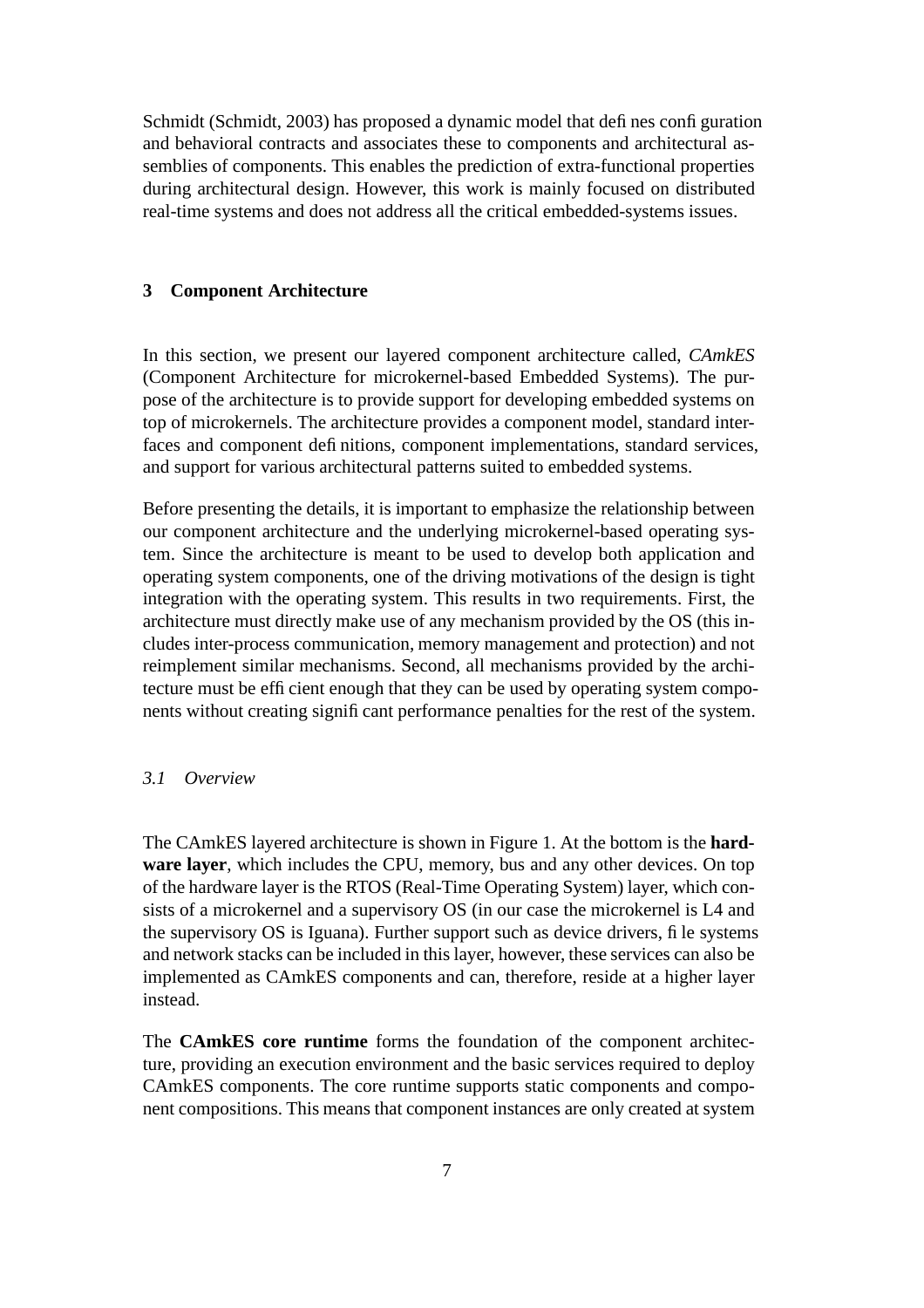initialisation (i.e., boot) time and that connections between components are established at design time and cannot be created or modified dynamically at run-time. This allows us to minimise overhead (for example by inserting direct procedure calls into components, thus avoiding inter-process communication (IPC) and marshaling overheads) for the most basic component-based applications.

More advanced component features are provided by extensions that run on top of the core runtime in the **extension layer**. The extensions are themselves components that make use of the core runtime features. The extension layer is designed to address the various aspects of supporting dynamic components, including dynamic creation and destruction, dynamic binding, dynamic configuration, etc.

**Frameworks** further extend the functionality of the component architecture by providing components and services specifically geared to particular application domains. Finally, user-defined components combine with the underlying layers to form complete **applications**.

This layered architecture provides a good separation of concerns. Putting advanced component features in the extension layers separate from the core runtime allows the core runtime overhead to be minised. For example, support for dynamic binding implies increased overhead with regards to code size and processing. By placing this support outside the core we can limit this overhead cost to those systems that actually require dynamic binding. The extension layer will clearly have fewer resource constraints than the core runtime layer. In the rest of this paper, we focus on the design and implementation of core runtime part of our component architecture. The extension layer and frameworks are part of our ongoing research effort.

## *3.2 Feature Summary of the Core Runtime*

The core runtime forms a key part of the CAmkES layered architecture. Its main features are listed below:

- **Modular:** The core runtime only includes features that are really needed for any particular target application. Other features can be added in the form of extensions. This modularity allows users to extend the runtime with special features on an as-needed basis depending on their specific applications.
- **Simple:** The core runtime is lightweight and only focuses on static components and their composition. This minimises the overhead introduced by the component architecture.
- **Predictable:** For static components, stubs and glue code are inserted into the components themselves at compile time. This allows the temporal behaviour of the resulting application to be analysed. Predictability can be achieved for static components with static composition.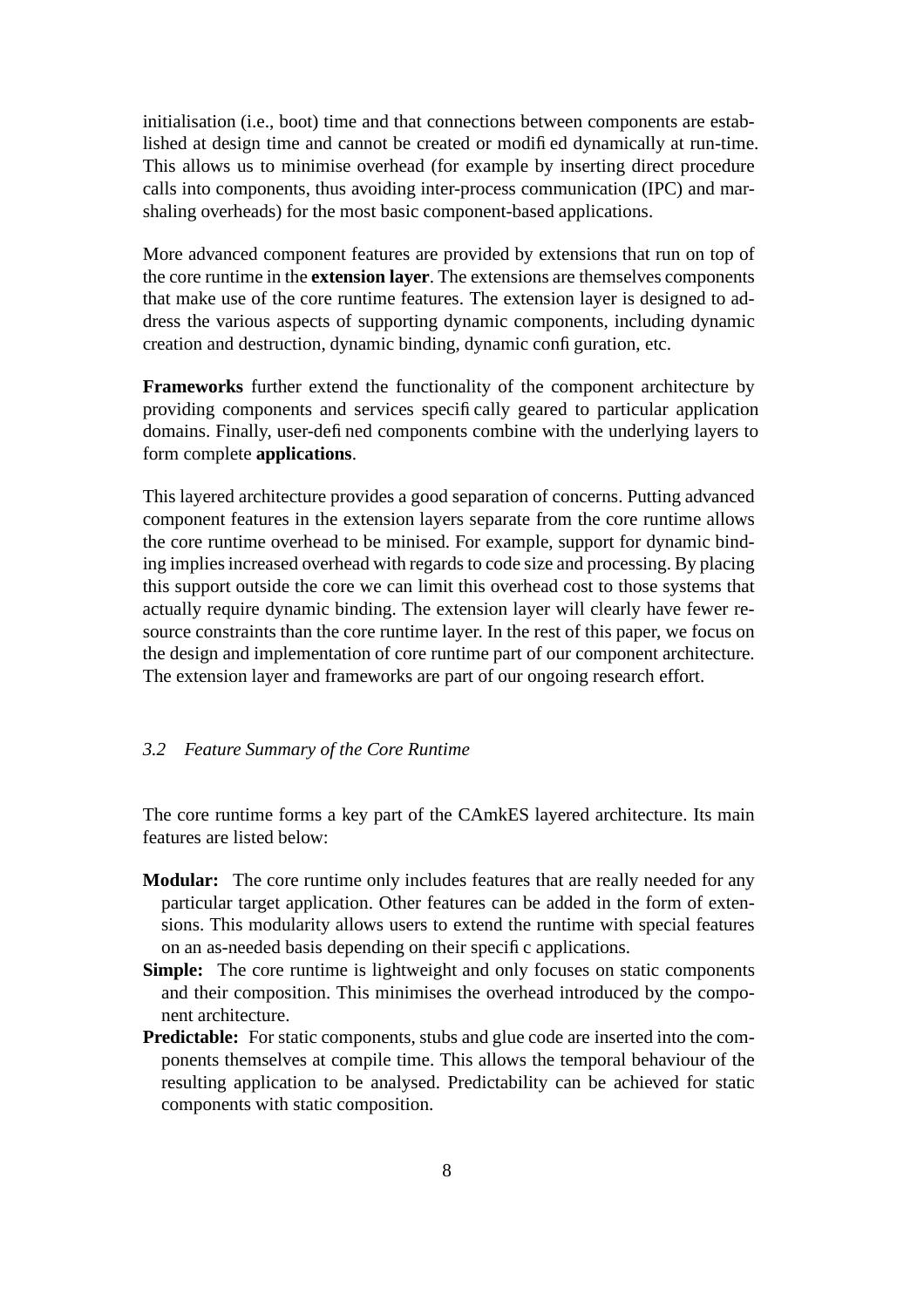

Fig. 1. The CAmkES layered architecture.

# *3.3 Component Model*

The CAmkES core runtime supports a component model that includes the following architectural elements, namely *components*, *interfaces*, *connectors*, *connections*, *compositions* and *configurations*.

# *3.3.1 Component*

A *component* is the basic unit of encapsulated behavior, which is used to organise operations and data into interfaces that have well defined semantics and behaviors. Components expose interfaces that allow applications and other components to access their features.

A component can be either *passive* or *active*. A passive component is similar to a language level object. It provides access to methods but does not have a thread of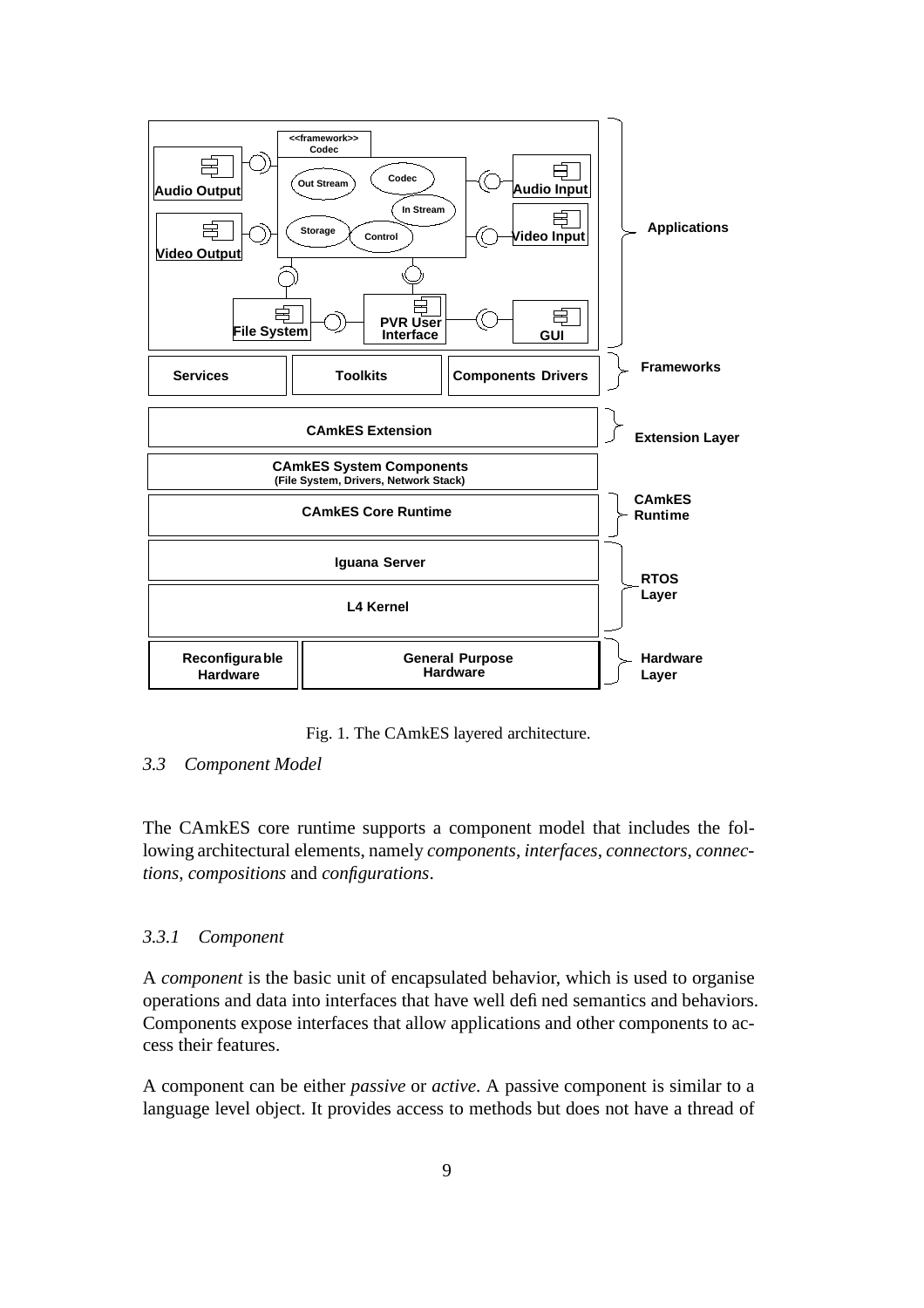control. An active component, on the other hand, does contain its own thread of control.

#### *3.3.2 Interfaces*

CAmkES supports three types of interfaces, namely *remote procedure call* (RPC), *event* and *dataport* interfaces. An interface is defined by a CAmkES-specific interface definition language (IDL), which is based on the CORBA IDL (Object Management Group, 2004).

- **RPC interface:** An RPC interface defines synchronous communication between components by remote procedure calls. A component must explicitly state whether it *provides* or *uses* an RPC interface.
- **Event:** CAmkES supports a publish/subscribe event model. Events are used for asynchronous notifications between components and they are *emitted* or *consumed* by components at event interfaces.
- **Dataport:** The dataport interface represents shared variables that allow components to transfer data between each other. A pair of connected dataports represents the same variable or the same range of memory. This is unlike the data-only interfaces (or ports) defined in other component models, where they are used to transfer or copy data between components, but do not have sharing semantics. True data-sharing allows us to reduce performance overhead as compared to copying.

### *3.3.3 Connectors and Connections*

Our component model encapsulates communication between components in explicit architectural elements called *connectors* and *connections*. A connector is a runtime pathway of interaction between two or more components (Clements et al., 2002, Part I. Chapter 3). In our model, a connector has a name and a list of interface types that it connects. For example, a connector connecting a pair of dataports describes a data sharing relationship between them. A connector can describe 1 to-1, 1-to-many, many-to-1 and many-to-many relationships among interfaces. A connection is the instance of a connector. It is associated with two or more components. An example of the use of connectors and connections to define a composite component is shown in Figure 2. Details of composition are discussed in Section 3.3.4.

The use of connectors and connections in our model leads to a unique feature of CAmkES: being able to encapsulate data sharing between components as an architectural connector. For example, two components may require synchronised dataport connections. This can be done using different synchronisation mechanisms such as mutexes, semaphores, spin locks, etc. In our model each mechanism is defined and implemented as a separate connector. Communicating components sim-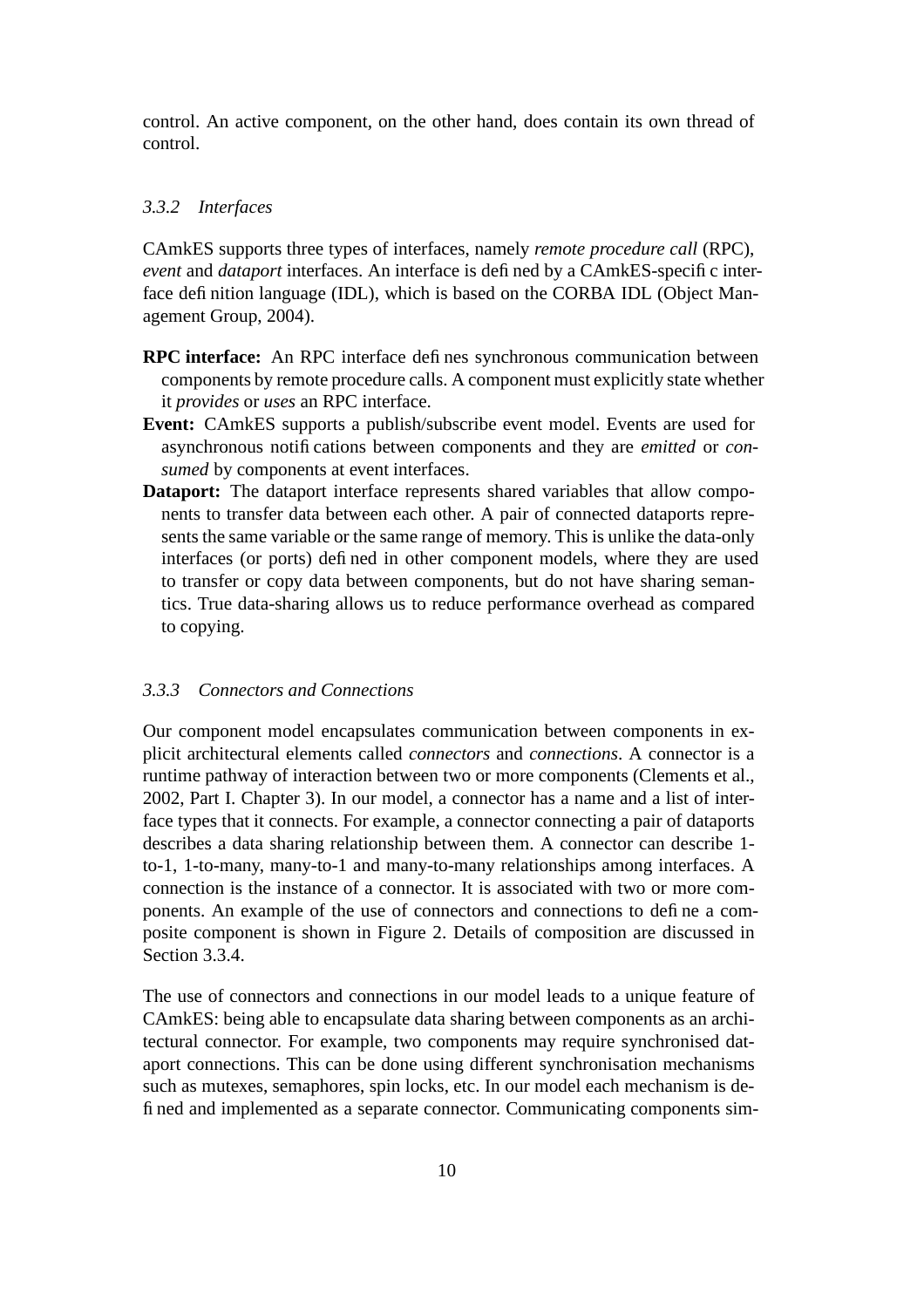

Fig. 2. Using connectors to connect components.

ply use a dataport interface, with the synchronisation being taken care of by the appropriate connector. Which connector is used depends on the connection specification. This approach is in line with the general vision of software architecture (Shaw, 2005).

The flexibility provided by connectors is, of course, not limited to dataport mechanisms, and can equally be applied to RPC and event mechanisms. Architectural connectors provide a means for separating concerns, that is separating a component's functional behavior from its interactions with others. This improves the extensibility of the system since a communication protocol can be replaced without affecting the component implementation. Also the use of connectors and connections facilitate the representation, analysis and enforcement of requirements at runtime (Hansson et al., 2004; Genßler et al., 2002).

#### *3.3.4 Composition*

In CAmkES, an entire application is modeled as a *composite component*, i.e., one that contains instances of other components. Component composition makes use of connectors and connections. A composite component, like a non-composite component, generally exports interfaces, however it does not directly implement these interfaces. Instead, the interfaces are connected directly to constituent components, which provide the implementations. An example of this is shown in Figure 3 where Component 2 implements all of Compound 1's interfaces. For the core runtime all instances of composed components are created at compile time.

#### *3.3.5 Configuration*

A component can also have one or more attributes, whose values represent the component's status or settings. These values are specified, not inside the component definition, but in a separate *configuration specification* when components are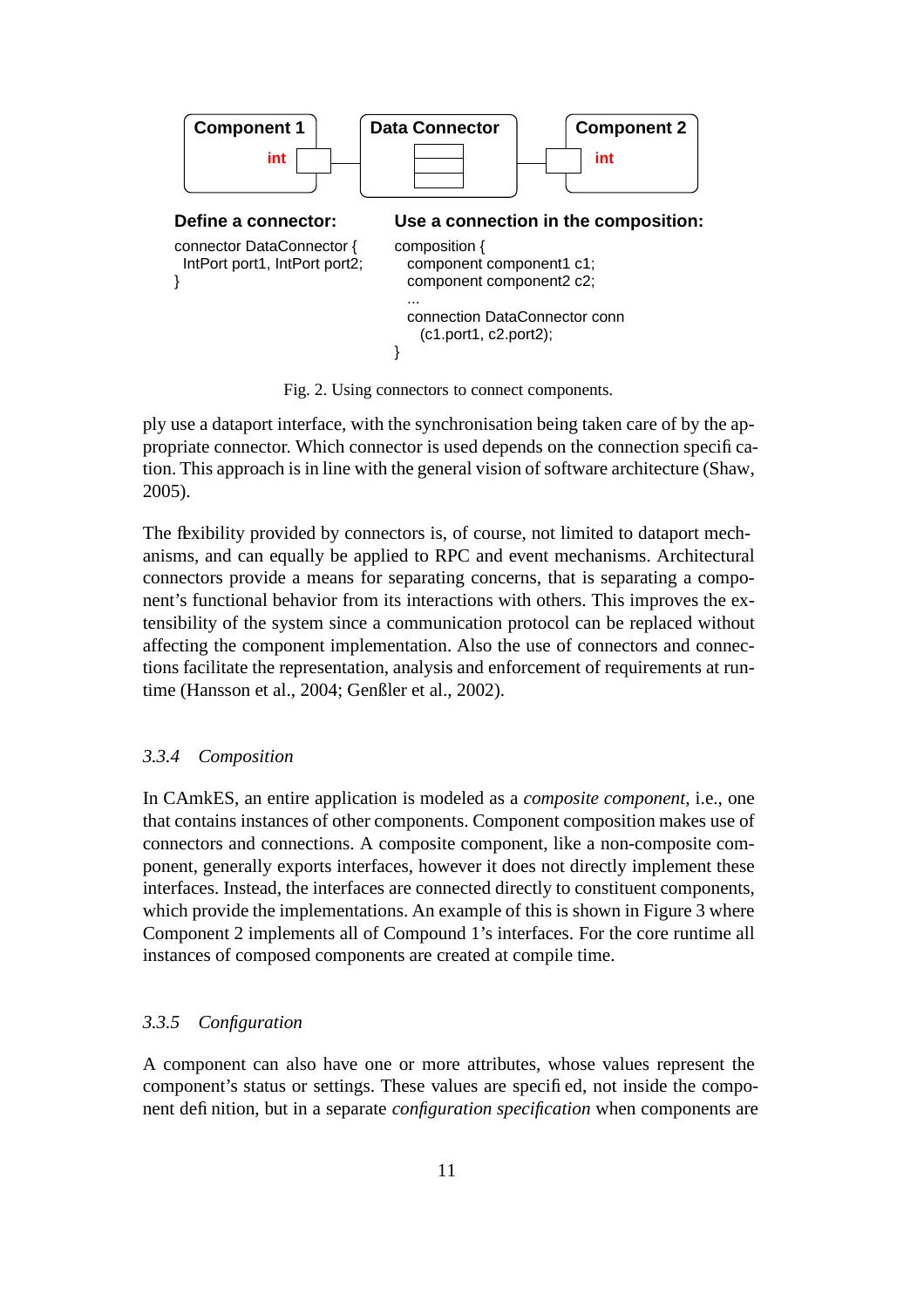

Fig. 3. Component composition.

assembled. A component is instantiated with the attributes specified at compile time. The use of configuration is quite flexible in the CAmkES component model. Both attributes and configuration specifications can also be applied to compound components and connections. This configuration model provides a way to address both functional and non-functional requirements for embedded systems built on CAmkES. An example of using configuration to specify secure access control is presented in Section 4. Further investigation into addressing non-functional properties and requirements using this configuration model is part of our ongoing work.

#### *3.4 Computational Model*

The CAmkES component model is general and not targeted at any specific embeddedapplication domain. As a result it does not prescribe any specific execution (or computational) model. For example, systems built based on the CAmkES model can be control-flow oriented, where executions are triggered by invocations on RPC interfaces or events through event interfaces. It can also be data oriented, with access to shared data between components being established through dataports. The CAmkES core runtime provides a library of default connectors for RPC, event and dataport interfaces.

## **4 Non-Functional Properties**

The CAmkES component model, together with its core runtime support, addresses the restricted resource aspect of embedded systems, both in terms of memory and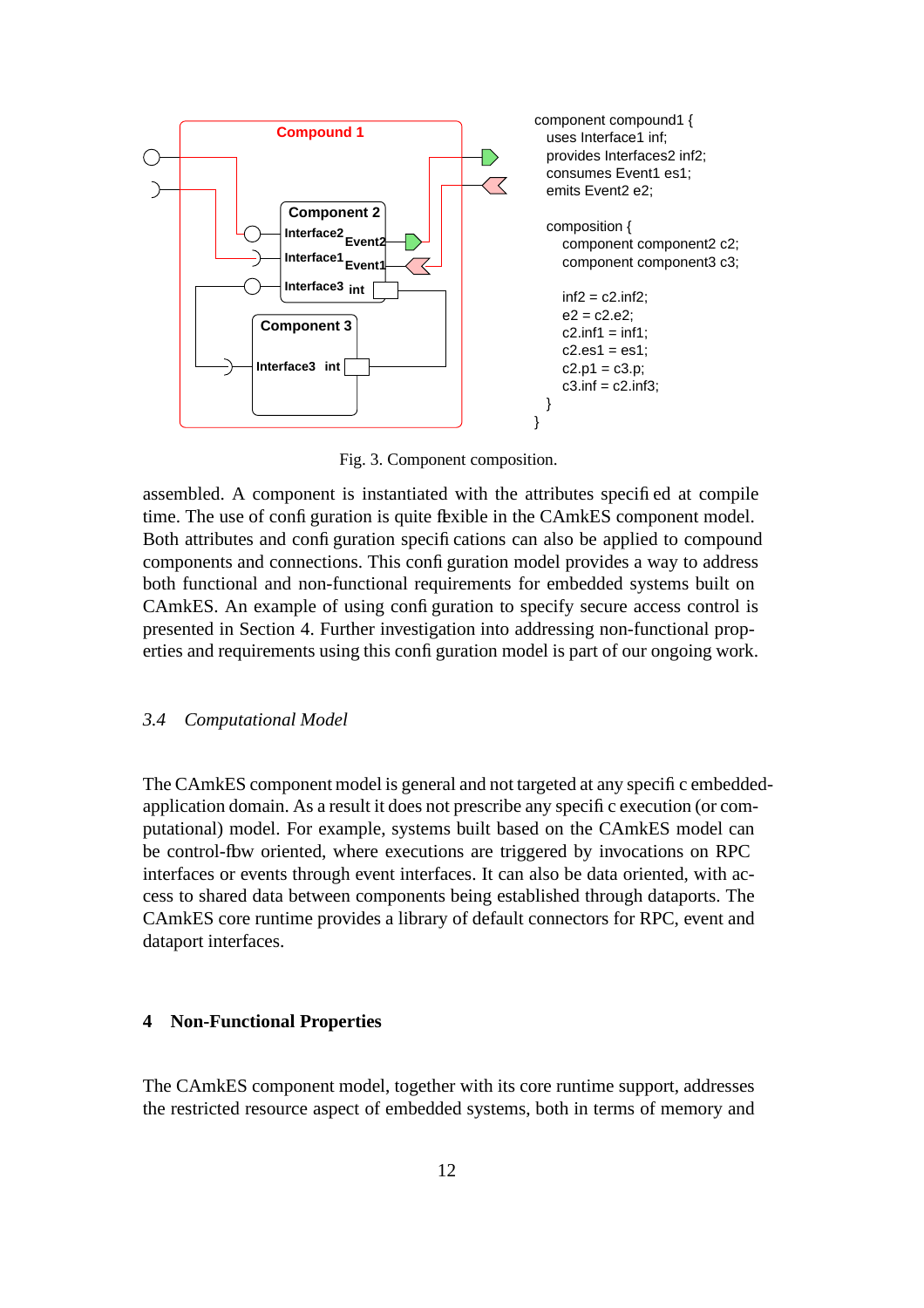processing constraints. Since CAmkES also targets the development of operating system components, this imposes stricter constraints on its overhead. Because of this, rather than reimplementing various mechanisms in the architecture, our support for non-functional properties largely relies on mechanisms already provided by the OS. Furthermore, since the core model is static and components, connections, and configurations are all known ahead of time, glue and stub code are aggressively optimised to reduce the overhead introduced by the component model.

Besides resource restrictions, the safety and security properties of embedded system are of utmost importance. These are addressed in our model through a tight integration with an underlying secure microkernel-based operating system (L4/Iguana). L4/Iguana, which has been developed specifically for safe and secure embedded systems (Heiser, 2005), provides protection mechanisms such as capability-based access control to encapsulate complex software into protected components.<sup>3</sup>

The basic security model provided by CAmkES is based on Iguana's capability model and involves controlling and restricting access to components. In particular we use configuration specifications, as discussed in Section 3.3.5, to specify a capability list in the configuration of a connection. Figure 4 shows a scenario where Component 1 provides interfaces to Component 2 and Component 3. In this example, *c2.interface1.method2=x* means that Component 2 can access method2 of interface1 provided by Component 1. Similarly, *c3.intface1.method3=-* means Component 3 cannot access method3 defined in interface1 provided by Component 1. We can see from the configuration of the capability list that Component 2 is given permission to invoke method2 defined in interface1, while Component 3 does not have the right to invoke method3, but can invoke method4. These access restrictions are enforced by Iguana at runtime. Note that by relying on mechanisms already provided by Iguana, we can support this model without adding significant overhead to the CAmkES runtime. Furthermore, since the access control is part of the functionality of a connector, it is possible to use different access control mechanisms by using different connectors.

Given our static model, it would also be possible to analyse a composition at build time to ensure that no access restrictions are violated. In such a situation, the runtime access controls would not be required, which would save much runtime overhead. This approach to safety and security has not yet been followed up, but is something that we wish to look into in the future.

 $\overline{3}$  Iguana's access control is partially based on the model of Mungi (Heiser et al., 1998), a single-address-space operating system developed by the same group as Iguana.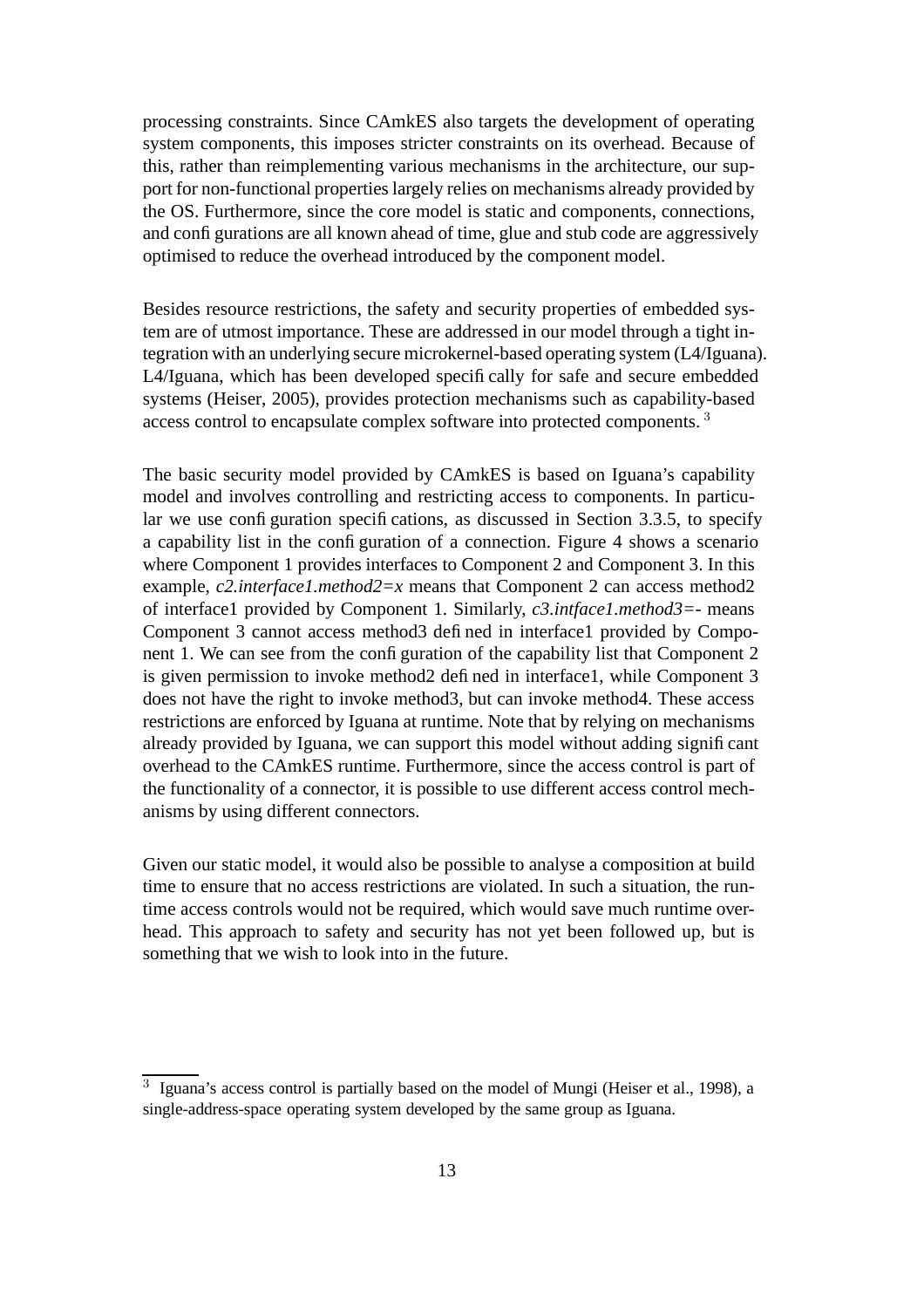

Fig. 4. Configuration of access control.

### **5 Implementation**

To validate our design we have implemented a prototype of the CAmkES core runtime. The main goal of this protoype is to show that the design can lead to a low overhead, minimal and efficient implementation. Besides the fact that we have taken effort to make the design of the core runtime minimal and modular, we have also made sure that the implementation maps onto the underlying operating system mechanisms with as few mismatches as possible.

#### *5.1 L4 and Iguana*

Since the CAmkES architecture is designed to run on the L4/Iguana embedded operating system we provide a short overview of the L4 microkernel and Iguana supervisory OS before continuing with a discussion of the prototype and its performance.

L4 is a second-generation operating-system microkernel. It provides a small set of fundamental mechanisms and abstractions that run privileged in kernel-mode, leaving typical operating systems tasks (such as process management, device drivers, interrupt handlers, file system, etc.) to be implemented and run as unprivileged usermode servers. L4's main features include memory protection, memory mapping between address spaces, low inter-process communication (IPC) overhead (very close to the host platform's hardware-dictated context-switch costs), and a small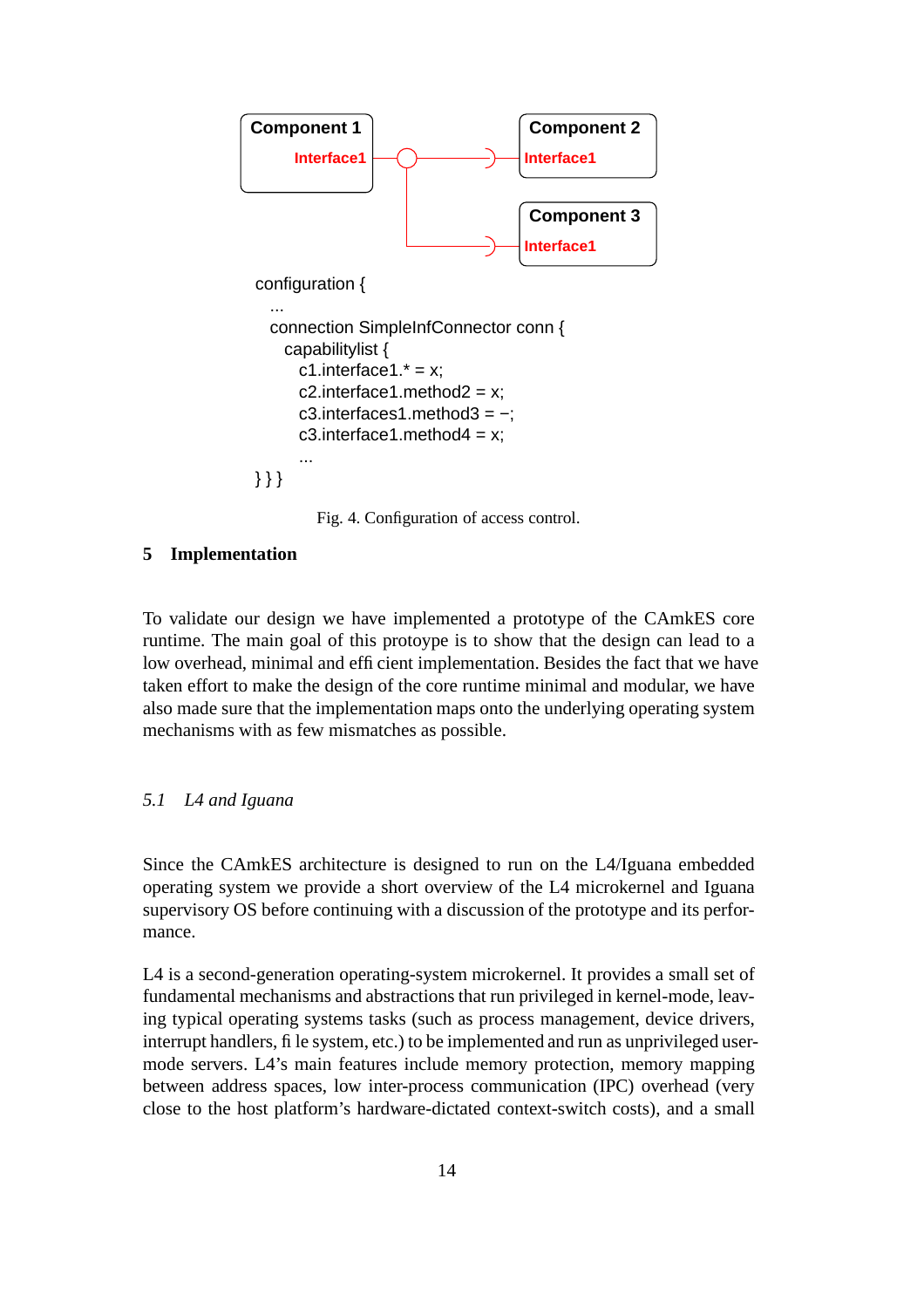footprint. More information about microkernels and L4 can be found in (Liedtke, 1996; L4 Community, 2005)

Due to its minimal nature, L4 does not provide much of the functionality that one would normally expect from an operating system. In particular, since L4 also avoids implementing policy, it does not provide any specific model of operating system services such as process management, memory and address space management, access control, etc. This task is left up to a supervisory OS running in user-mode on top of the microkernel. In our case this OS is Iguana.

Iguana is specifically designed for use in embedded systems. It has low memory and cache footprints and provides basic services such as memory management, protection management, a remote procedure call (RPC) based IPC mechanism, lowoverhead data-sharing and a basic device driver framework. Iguana provides a single non-overlapping address space that is shared by all threads. In Iguana the concerns of memory protection and memory translation (i.e., providing address spaces) are separated. This means that despite all threads sharing the same address space, Iguana also provides memory protection. The separation of memory protection and translation also means that Iguana-based systems can be readily deployed on processors without virtual memory. Moreover, this allows increased performance to be gained on processors (such as ARM7 and ARM9) with virtually-addressed caches where an overlapping address space layout would require a cache flush on every context switch.

Iguana provides a client-server model of interaction. Applications and operating system services run as Iguana servers and interact with each other using IPC. An Iguana server consists of a thread with an associated memory section running in a protection domain. Threads are Iguana's basic units of execution and scheduling, and memory sections are the basic units of virtual memory allocation and protection. Protection domains provide memory protection between threads executing different programs (or servers). A protection domain roughly corresponds to the concept of a task or process in other systems, except that a protection domain does not define a separate virtual address space. Threads in the same protection domain have full access to each others memory, while threads in different protection domains are protected from each other and can access each others memory only if permitted to by the access control system. This is implemented using capabilities, which are security tokens that define access rights to memory sections and threads. Thus, in order to access a memory section in another protection domain a thread must hold an appropriate read or write capability for that memory section.

Each Iguana server implements a server-specific interface that consists of a set of methods that can be invoked on that server. Iguana provides a remote-procedurecall style of IPC. A client invokes a server's method by calling a local stub function. The stub marshals parameters and sends a message to the server using underlying L4 IPC mechanisms. At the server side, the message parameters are unmarshaled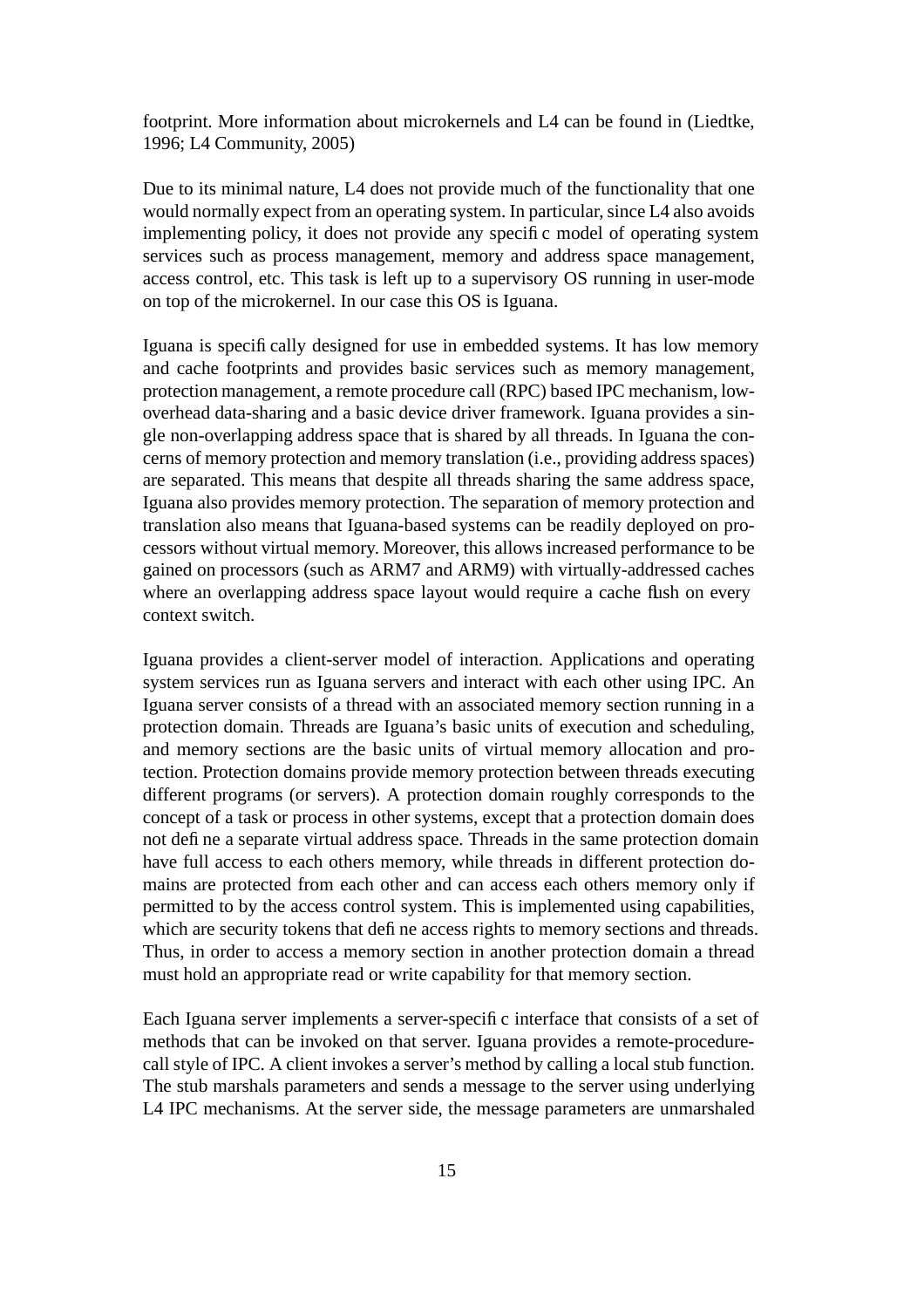by a similar stub and the appropriate function is invoked. Before invoking another server's methods, a session must be established between the client and server. Besides setting up a communication channel, establishing a session also involves ensuring that the communicating parties hold the right capabilities. In order to invoke a method on a server in another protection domain, the invoker must hold an appropriate execute capability for that server.

### *5.2 Mapping CAmkES to Iguana*

In order to run CAmkES components on top of Iguana we provide a mapping of CAmkES concepts onto Iguana concepts. CAmkES components are generally placed in separate Iguana protection domains and are implemented as separate Iguana servers. This provides proper encapsulation and prevents other components (or processes) from purposefully or inadvertently accessing a component's internals. Furthermore, it allows the architecture to restrict access to a component's interfaces to authorised parties only, as shown in the example in Section 4. Note that the underlying OS makes use of hardware-based memory protection to enforce this.

CAmkES RPC interfaces map indirectly to Iguana interfaces. Unlike CAmkES interfaces, Iguana interfaces act as units of protection rather than encapsulation. In order to provide method-level access control this means that, when mapping to Iguana, the individual methods of a CAmkES RPC interface are translated to separate Iguana interfaces. We call these the *Iguana equivalent interfaces*.

In our prototype implementation, the components are active and contain dispatch threads that allow them to service Iguana RPC requests. CAmkES dataports map to shared Iguana memory sections so the sharing of memory sections in Iguana is managed by the memory management (or protection) unit and does not require any copying of data. CAmkes events map to Iguana asynchronus notifications, however, since the Iguana implementation of these is currently in a state of flux, they have not been included in the prototype.

Connections are mapped according to the interfaces that they connect. RPC connections naturally result in Iguana IPC communication. This is managed by stubs generated from Iguana IDL descriptions of the connected interfaces' Iguana equivalents. Dataport connections are implemented as shared Iguana memory sections. Dataport initialisation code takes care of setting up the memory sections and mapping these onto appropriate local variables in the relevant components.

Compound components do not map directly onto any Iguana entities. Since a compound component contains other components, but does not implement any functionality itself, it is not necessary to have a separate entity representing it. Instead, any access to a compound component's interface is routed directly to the compo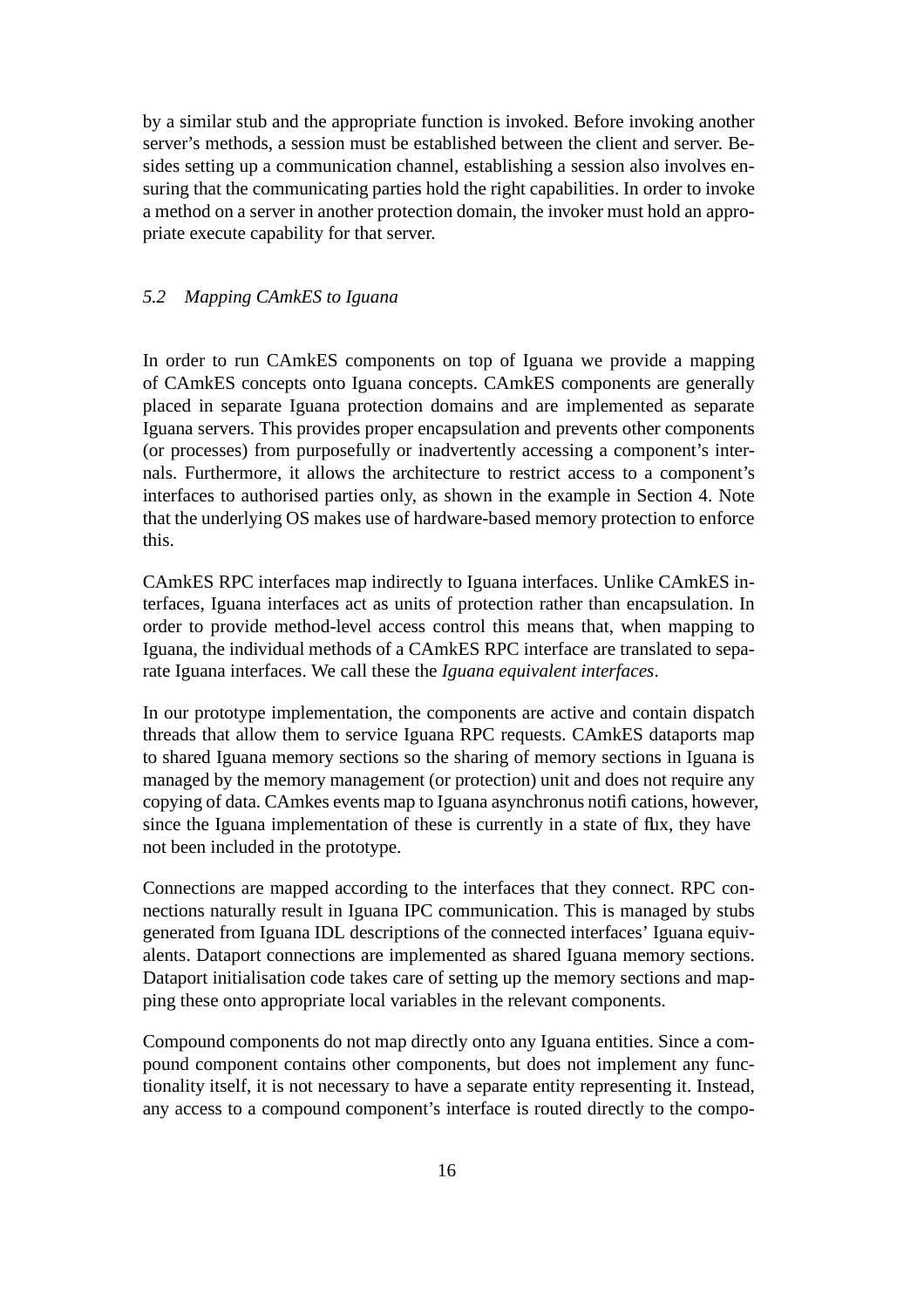nent actually implementing that interface.

Loading and initialising a CAmkES-based system proceeds roughly as follows:

- A boot image containing L4, Iguana, and CAmkES components is loaded into the system's memory.
- L4 starts and loads the Iguana user-mode server.
- Once loaded, the Iguana server proceeds to load and initialise its services.
- After basic services such as chipset drivers, naming, etc. have been loaded, a CAmkES loader routine is run. The loader routine is responsible for loading all components, initialising them and establishing connections between them.
- Connection establishment involves the creation of Iguana sessions, allocation of shared memory sections and the distribution of capabilities according to the component configuration specifications.
- Finally, once all components and connections have been initialised, component dispatch and control threads are started.

#### **6 Evaluation**

The main goal of our prototype was to show that the CAmkES architecture design can lead to a low overhead implementation. In this section we provide empirical evidence that this is the case. We focus both on the memory and performance overhead and show that it is minimal compared to standard Iguana overhead. We also provide a rough idea of the overhead that Iguana imposes compared to bare L4. Note that we do not include a discussion of the suitability of L4/Iguana as a base OS for embedded systems. A discussion on this can be found elsewhere (Elphinstone et al., 2005; Heiser, 2005). For this evaluation it is assumed that the overhead of L4/Iguana itself is acceptable. <sup>4</sup>

For this evaluation we implemented a filesystem service as a CAmkES component. We examined the size of this implementation and compared it to an equivalent implementation based on plain Iguana (one using IPC and one using no IPC). We also implemented a simple benchmark program to exercise the filesystem service's interfaces and measured the performance overhead introduced by the IPCs and additional CAmkES infrastructure code.

<sup>&</sup>lt;sup>4</sup> There are, however, possibilities for optimising L4/Iguana and improving its overhead. A CAmkES based system will clearly benefit from any such optimisations.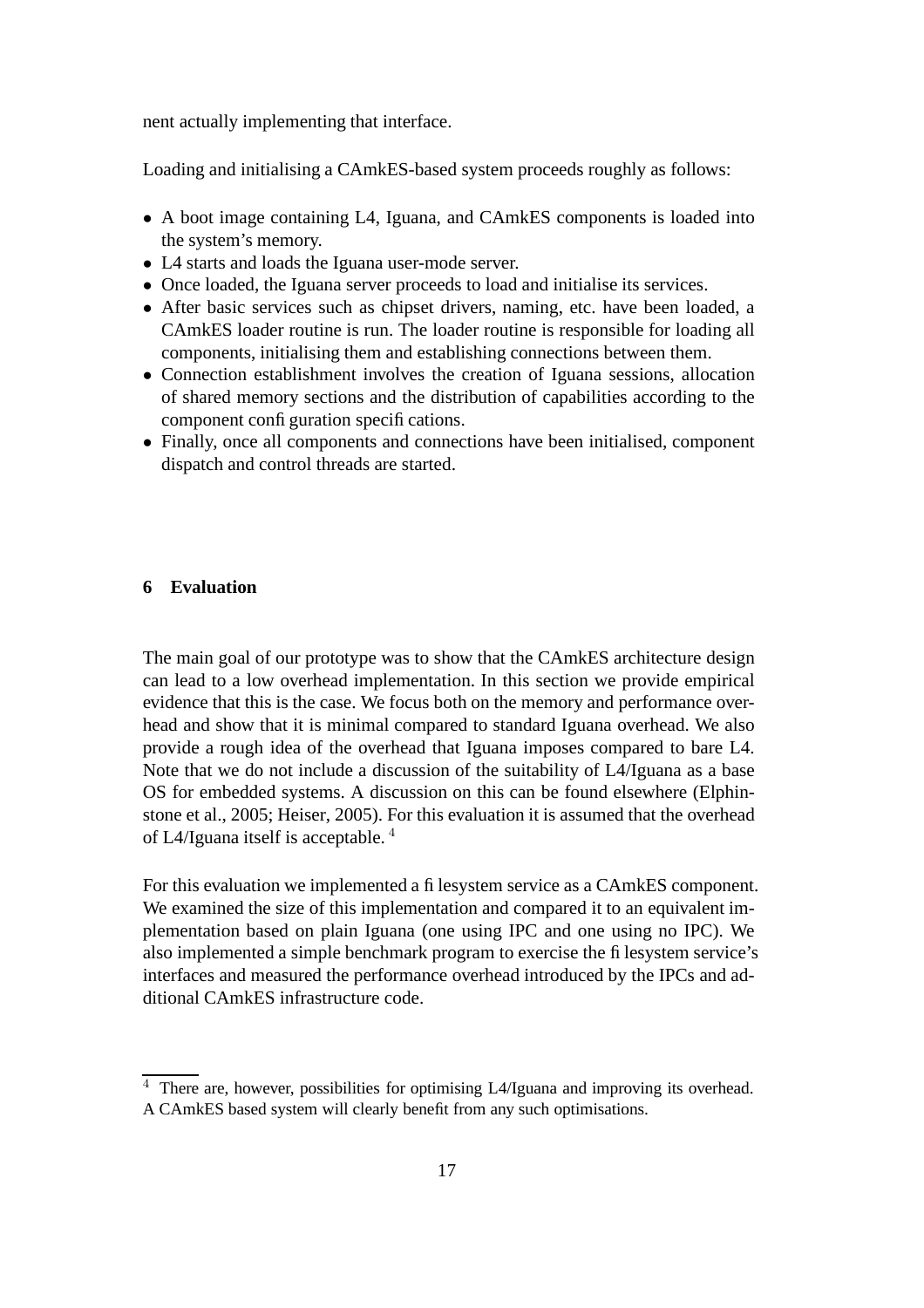#### *6.1 Filesystem Service*

For the filesystem service we implemented a simple FAT32 filesystem library, which was utilised in three different scenarios. In the first scenario the library was linked directly into a client program, which allowed the client to directly access the filesystem without having to use any IPC. In the second scenario we wrapped the library in Iguana code so that the functionality could be accessed from other protection domains using Iguana IPC. In the third scenario we wrapped the library in CAmkES component code, creating a FAT filesystem component. These three designs are illustrated in Figures 5 and 6.

In Figure 5(a) the FAT library is linked into the test program and all the code runs in a single protection domain. In Figure 5(b) the FAT code is linked into an Iguana server. The client runs in a separate protection domain and must use Iguana IPC to invoke the file system functions. The underlying block device (which simply provides a block interface to a region of memory) runs as a separate server in a different protection domain. In Figure 6 the FAT functionality is implemented as a component. We added an additional utility component so that we could test the overhead of compound components as well. The FAT and Util components are combined in a single compound FATFS component that provides separate file system and utility interfaces. This scenario also includes a separate Block Device component. Note that the components also provide some dataports. These are used to transfer data during the read and write operations.



Fig. 5. Library and Iguana server scenarios

### *6.2 Performance Overhead*

A simple analysis of the design reveals basic information about the IPC overhead of the different scenarios. Whereas the library design has no IPC overhead, the Iguana design introduces at least two IPCs per invocation (one to invoke an operation and one to return the results). Most of the calls also require access to the block device which involves at least two more IPCs. The calls that transfer data also require shared data to be read and written. The IPC and data sharing overheads in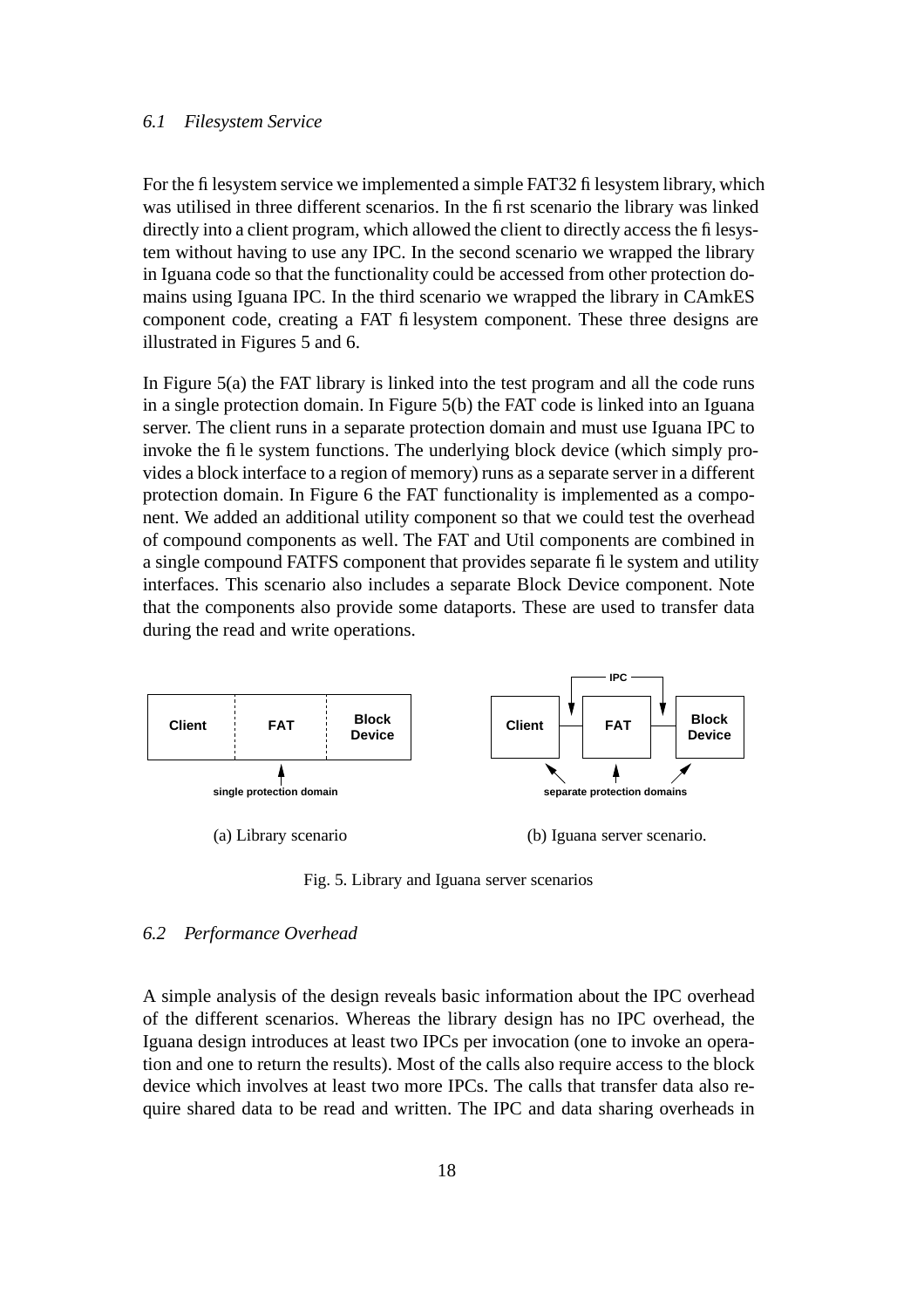

Fig. 6. CAmkES component scenario.

the component scenario are similar to the Iguana scenario overheads. Note that in the component design, there are extra connections between the compound component's interfaces and the actual components implementing those interfaces. In our implementation these connections disappear and the invocations are performed directly on the inside components. The case where the Util component is called adds at least two extra IPCs since the Util component must invoke operations on the FAT component.

We performed tests to determine the exact performance overhead imposed by both Iguana IPC and CAmkES as compared to the simple library scenario. The experiments were performed on a PLEB2, a small, locally developed embedded systems board featuring an XScale PXA255 processor with 32MB SDRAM and 8MB FLASH memory.

In order to calculate the overhead of Iguana and CAmkES on the performance of components we ran a series of tests exercising each method provided by our filesystem implementation. Figure 7 shows the results of these tests. The detailed results of our measurements are shown in Table  $1<sup>5</sup>$ . The null operation measures

 $\frac{5}{10}$  The mkdir operation in the library version was broken and we therefore do not provide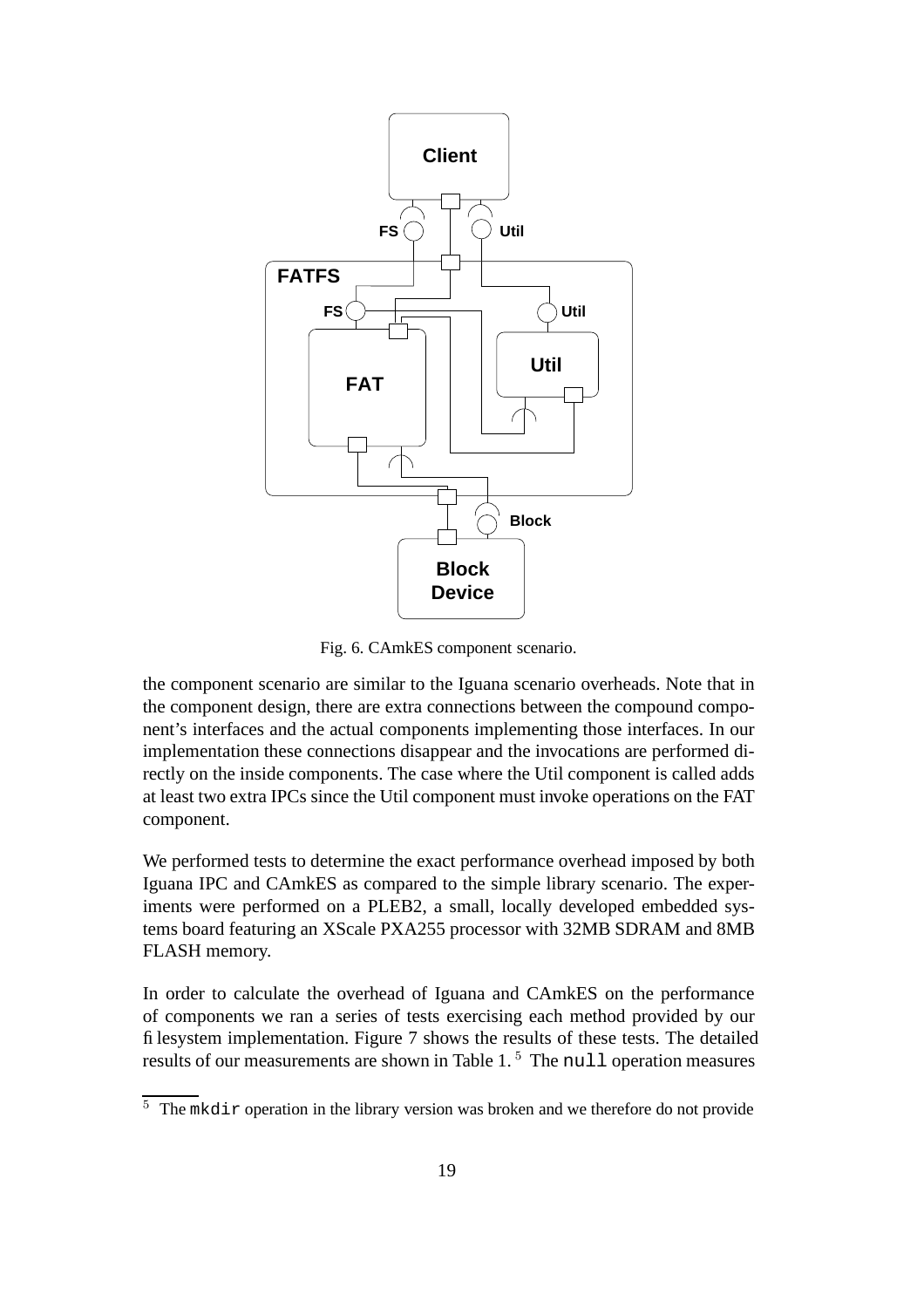the pure round trip time of an invocation going to the file system server and back. It shows that the extra overhead introduced by CAmkES is approximately  $1\mu s$  or 2.65% overhead over the Iguana scenario. Other operations involve more than a single round-trip IPC (e.g., calling the block device component) and therefore have higher overheads. However, in all cases the overhead remains below 7%. For read and write operations, we also measured the execution times for different buffer sizes ranging from 1 byte to 4 KB. Figure 8 shows the average execution time of the read and write operations. We can see from Figure 8 that CAmkES performs very close to Iguana, the average overhead being within 5% of Iguana.



Fig. 7. Execution time of FAT file system operations.

The benchmark results demonstrate that the CAmkES component model only introduces a very low level overhead and the overhead of most operations are within 5%.

### *6.3 Footprint Overhead*

Besides performance overhead, the footprint or size overhead is also an important metric for embedded systems. There are several ways to measure the footprint of a system. Counting the lines of code gives an idea of the size and complexity of the source code that makes up a system. However, this does not always reflect on the final size of the running system. Code may be conditionally compiled based on configuration parameters, which means that not all the source code is used to create an image. Likewise platform specific code is often reimplemented for each platform that the code runs on and greatly inflates a system's code base. The static size of the loadable binary gives a more realistic measure of the system size. In the following analysis we will look at both of these measurements of CAmkES overhead.

With regards to lines of code (loc), the FAT file system library itself is 728 loc. The

a number for it.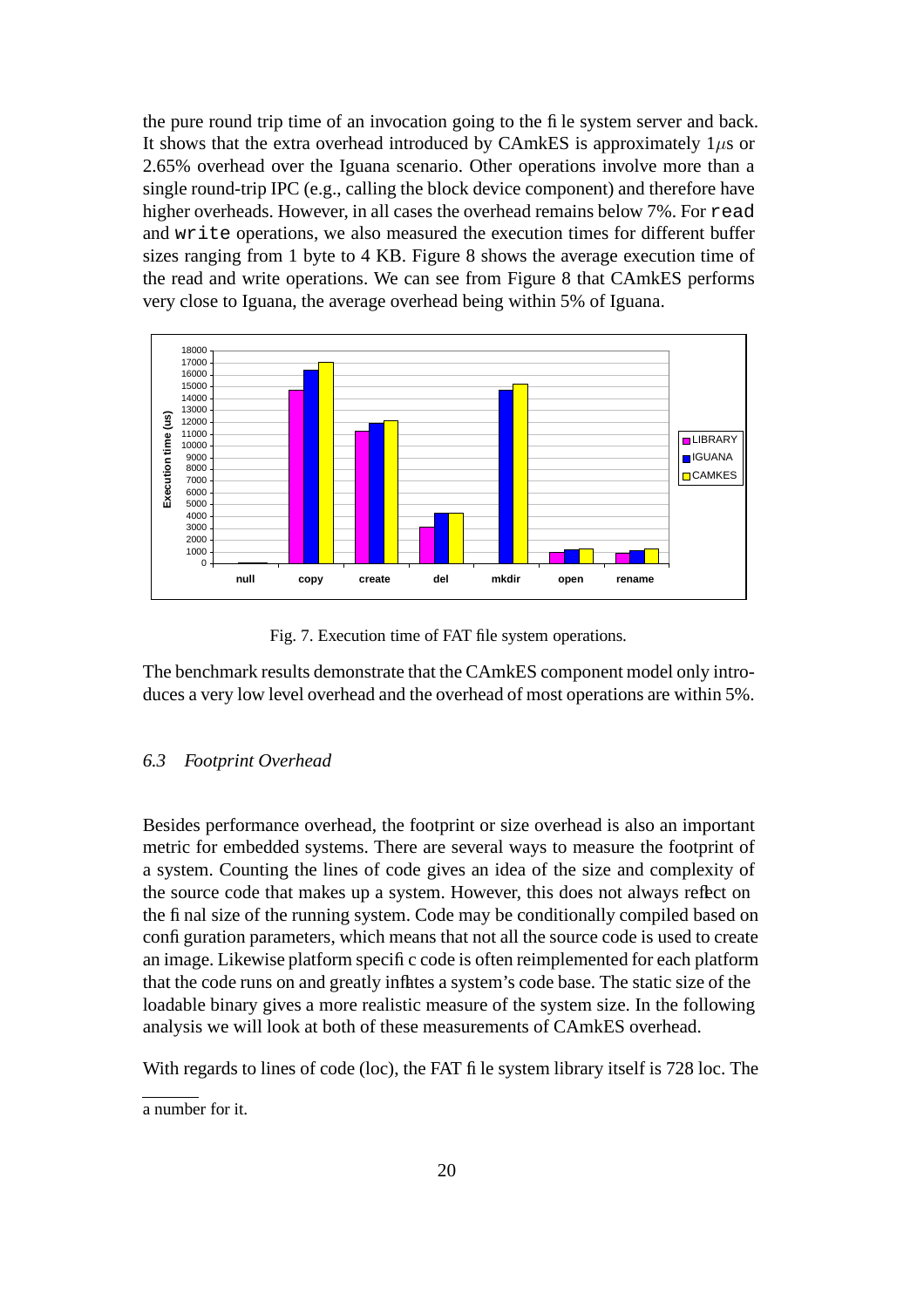

(b) write operations

Fig. 8. Execution time for read and write plotted on a logarithmic axis.

test client is 508 loc. The library scenario does not add any significant code overhead to this. The Iguana scenario adds 361 loc in the form of generated stubs and extra code to make accessing the stubs more programmer friendly. The CAmkES scenario adds 786 lines of code compared to the library scenario. Compared to the Iguana scenario, CAmkES adds 425 lines of code. This extra code is mainly due to the fact that the CAmkES to Iguana mapping implements each method as an Iguana interface, which adds extra generated structural code for processing and initialising those interfaces. There is also some duplication of generated code due to similar connections (for example between the client and the FS component and the Util component and the FAT component) and the fact that the Util component is in a separate protection domain in the component scenario.

We also analysed the static image sizes of the Iguana and component scenarios. The overall sizes are presented in Table 2. The table shows a significant overhead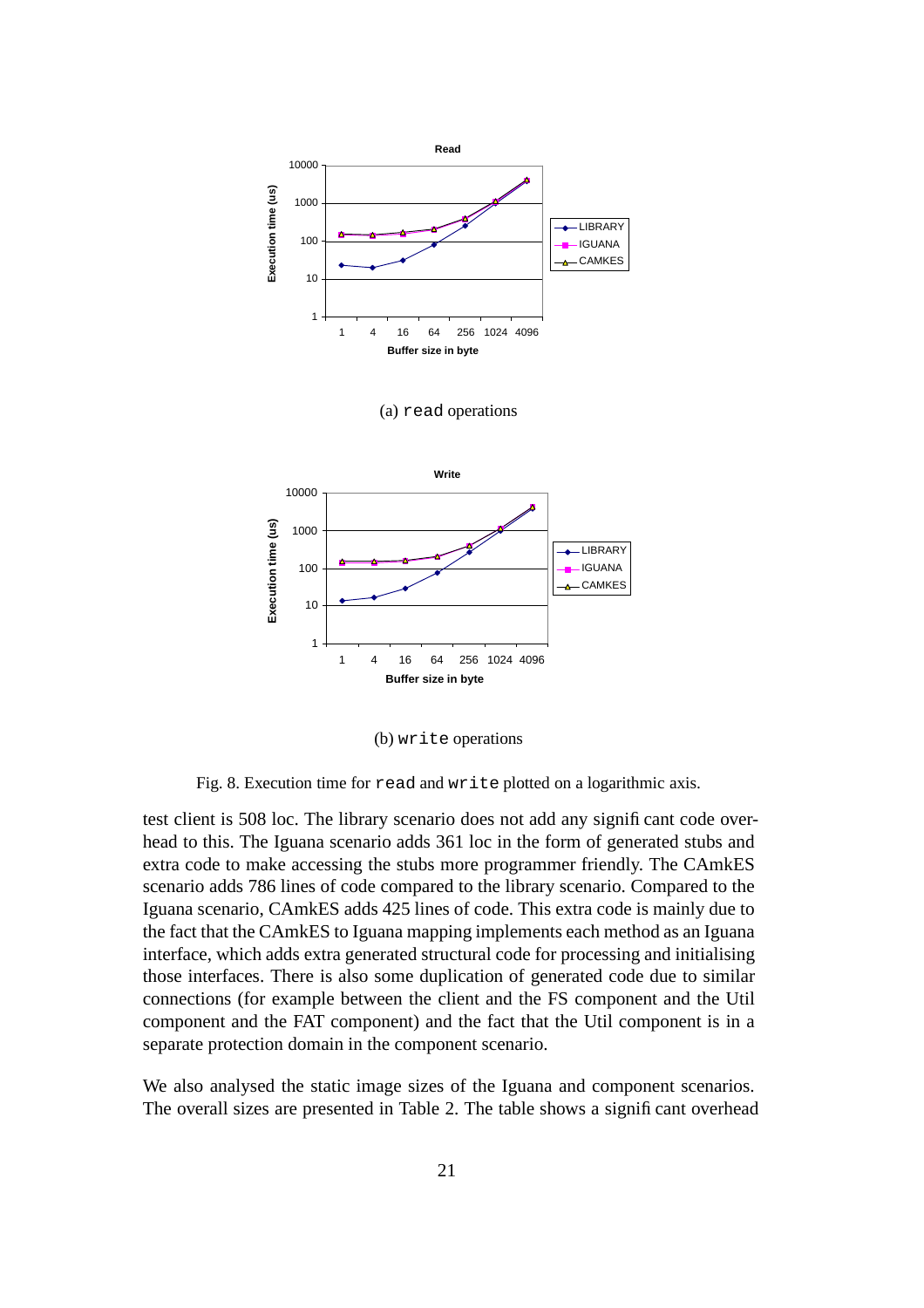| Operation |         | Library $(\mu s)$ | Iguana $(\mu s)$ | CAmkES $(\mu s)$ | CAmkES/Iguana |
|-----------|---------|-------------------|------------------|------------------|---------------|
| null      | Average | $\Omega$          | 44.21            | 45.38            | 2.646%        |
|           | Std dev | NA                | 1.578            | 2.977            |               |
| copy      | Average | 14677.54          | 16398.11         | 17078.02         | 4.146%        |
|           | Std dev | 784.05            | 543.90           | 528.15           |               |
| create    | Average | 11269.69          | 11884.96         | 12103.49         | 1.839%        |
|           | Std dev | 76.84             | 431.35           | 433.17           |               |
| del       | Average | 3161.44           | 4284.01          | 4305.82          | 0.509%        |
|           | Std dev | 24.23             | 49.91            | 56.70            |               |
| mkdir     | Average | <b>NA</b>         | 14688.44         | 15233.34         | 3.710%        |
|           | Std dev | NA                | 543.49           | 528.56           |               |
| open      | Average | 1006.03           | 1216.11          | 1283.22          | 5.518%        |
|           | Std dev | 784.05            | 543.90           | 528.15           |               |
| rename    | Average | 954.3             | 1181.46          | 1258.34          | 6.507%        |
|           | Std dev | 4.262             | 4.713            | 5.351            |               |

Table 1

Benchmark results for the FAT file system operations.

(54.5%) of the component scenario compared to the Iguana scenario. This is due to the fact that the component scenario has an extra Iguana server running (the Util component). Since each server runs in a separate protection domain it must link in all the (standard) libraries that it uses, which makes up for a substantial part of the overhead. <sup>6</sup> If we look at the sizes without the Util component, we see that the overhead in the component scenario is much smaller (1.3%).

#### **7 Conclusion**

We have presented CAmkES, a component architecture for the development of embedded systems. It is designed to run on top of microkernel-based operating systems, which provides the features and mechanisms necessary to develop protected components with very low overhead. In this paper we focused on the component model and the core runtime support for components developed according to the CAmkES specification. While many of the individual features presented can be found in other models, we claim that the particular combination of features makes our model ideal for development of embedded systems. In this light, the most im-

 $\overline{6}$  This is an issue with Iguana that will be resolved in the future.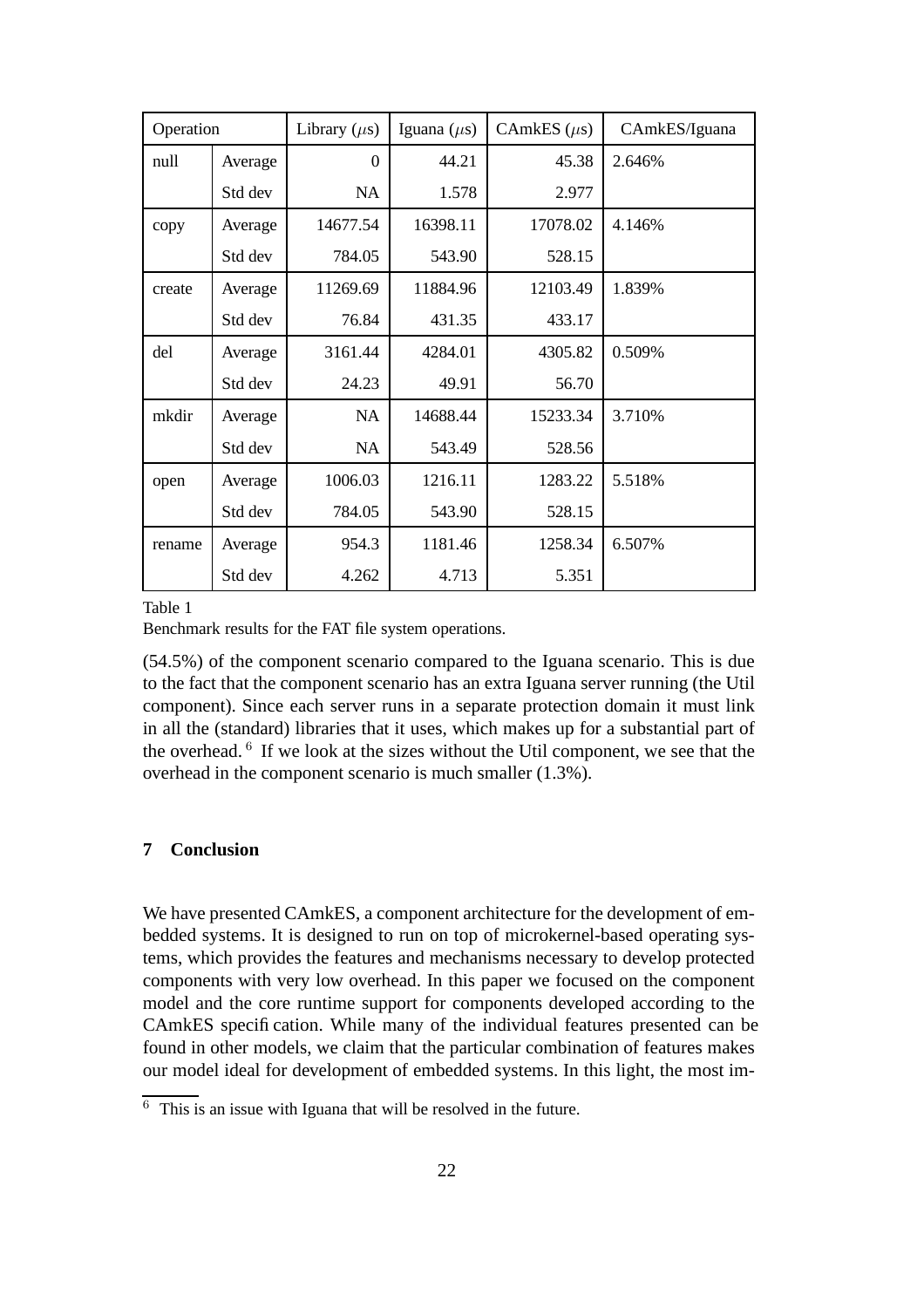| Scenario  | Server           | text   | data | total  |
|-----------|------------------|--------|------|--------|
| Iguana    | <b>FAT</b>       | 39008  | 3094 | 42102  |
|           | block            | 33264  | 2162 | 35426  |
|           | total            | 72272  | 5256 | 77528  |
| Component | <b>FAT</b>       | 40040  | 3030 | 43070  |
|           | U <sub>til</sub> | 39100  | 2158 | 41258  |
|           | block            | 33352  | 2138 | 35490  |
|           | total            | 112492 | 7326 | 119818 |

Table 2

Static image sizes (in bytes) for the Iguana and component scenarios.

portant features of our component model are that it is extensible, flexible and not restricted to any specific architecture style. Furthermore, in contrast to component models introduced in the related work, the data sharing architecture style enabled by the dataport interface and connectors reduces the overhead of communication compared to copying data between components.

We have implemented a prototype of the core runtime and devised a case study using it. We developed a FAT file system OS component using the CAmkES component model. Using this component we measured overhead introduced by the component model both in terms of the memory footprint and the round trip time of the invocation of each function defined in the interface. The results verify that the CAmkES component model has very low overhead (within 7% invocation overhead compared to the underlying OS).

In our future work, we will incorporate the management of other non-functional requirements such as timeliness into the core-run time. We will also implement the extension layer adding dynamic behavior, such as hotswapping of components, dynamic binding of interfaces and providing protection of access to newly created or added components.

#### **References**

- Clements, P., Bachmann, F., Bass, L., Garlan, D., Ivers, J., Little, R., Nord, R., Stafford, J., 2002. Documenting Software Architectures: Views and Beyond. Addison Wesley Professional.
- Elphinstone, K., Heiser, G., Huuck, R., Petters, S. M., Ruocco, S., Nov. 2005. L4cars. In: Embedded Security in Cars (escar 2005) Workshop. Cologne, Germany.
- Fassino, J.-P., Stefani, J.-B., Lawall, J., Muller, G., Jun. 2002. Think: A software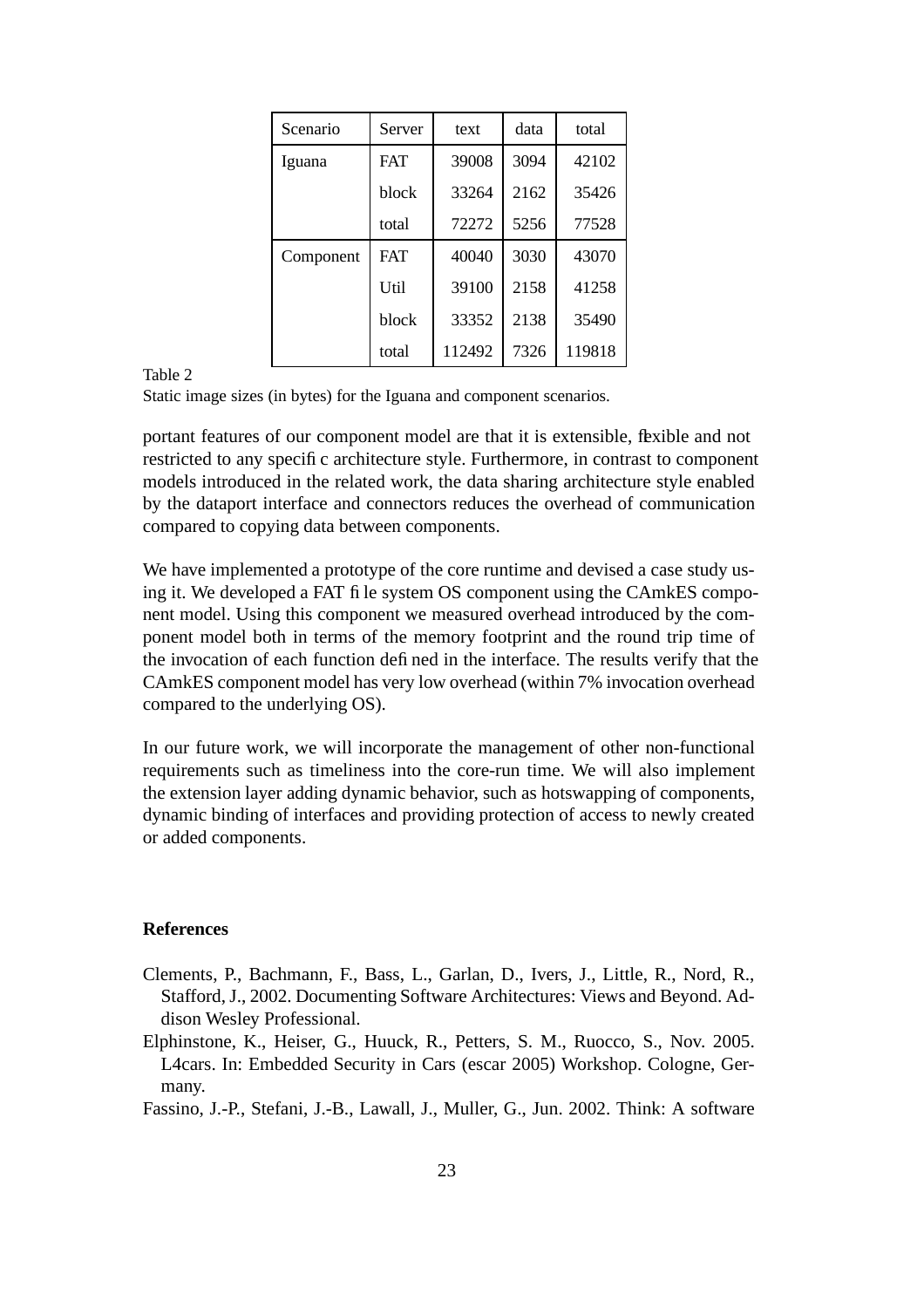framework for component-based operating system kernels. In: Proceedings of the USENIX Annual Technical Conference. Monterey, CA, USA.

- Gabber, E., Small, C., Bruno, J. L., Brustoloni, J. C., Silberschatz, A., Jun. 1999. The Pebble component-based operating system. In: Proceedings of the USENIX Annual Technical Conference, General Track. Monterey, CA, USA.
- Genßler, T., Christoph, A., Winter, M., Nierstrasz, O., Ducasse, S., Wuyts, R., Arévalo, G., Schönhage, B., Müller, P., Stich, C., Oct. 2002. Components for embedded software: the PECOS approach. In: Proceedings of the International Conference on Compilers, Architecture, and Synthesis for Embedded Systems (CASES '02). Grenoble, France.
- Göbel, S., Pohl, C., Röttger, S., Zschaler, S., Mar. 2004. The COMQUAD component model: enabling dynamic selection of implementations by weaving nonfunctional aspects. In: Proceedings of the 3rd International Conference on Aspect-Oriented Software Development (AOSD '04). ACM Press, Lancaster, UK.
- Hansson, H., Akerholm, M., Crnkovic, I., Torngren, M., Sep. 2004. SaveCCM a component model for safety-critical real-time systems. In: Proceedings of the 30th EUROMICRO Conference (EUROMICRO '04). Rennes, France.
- Heiser, G., Dec. 2005. Secure embedded systems need microkernels. USENIX ;login: 30 (6), 9–13.
- Heiser, G., Elphinstone, K., Vochteloo, J., Russell, S., Liedtke, J., Jul. 1998. The Mungi single-address-space operating system. Software: Practice and Experience 28 (9), 901–928.
- Hill, J., Szewczyk, R., Woo, A., Hollar, S., Culler, D., Pister, K., Nov. 2000. System architecture directions for network sensors. In: Proceedings of the International Conference on Architectural Support for Programming Languages and Operating Systems (ASPLOS 2000). Cambridge, UK.
- Krishna, A. S., Wang, N., Natarajan, B., Gokhale, A., Schmidt, D. C., Thaker, G., Mar. 2005. CCMPerf: A benchmarking tool for CORBA component model implementations. Real-Time Systems 29 (2–3), 281–308.
- L4 Community, 2005. The L4 headquarters. http://l4hq.org.
- Liedtke, J., Sep. 1996. Towards real microkernels. Communications of the ACM 39 (9), 70–77.
- Möller, A., Fröberg, J., Nolin, M., May 2004. Industrial requirements on component technologies for embedded systems. In: Proceedings of the International Symposium on Component-based Software Engineering (CBSE7). Edinburgh, Scotland.
- Object Management Group, Mar. 2004. Common object request broker architecture (CORBA/IIOP). OMG Specification.
- Schmidt, H., Mar. 2003. Trustworthy components: compositionality and prediction. Journal of Systems and Software 65 (3), 215–225.
- Shaw, M., Nov 2005. Sparking research ideas from the friction between doctrine and reality. Stevens Award Lecture.
- Tivoli, M., Fredriksson, J., Crnkovic, I., July 2005. A component-based approach for supporting functional and non-functional analysis in control loop design. In: